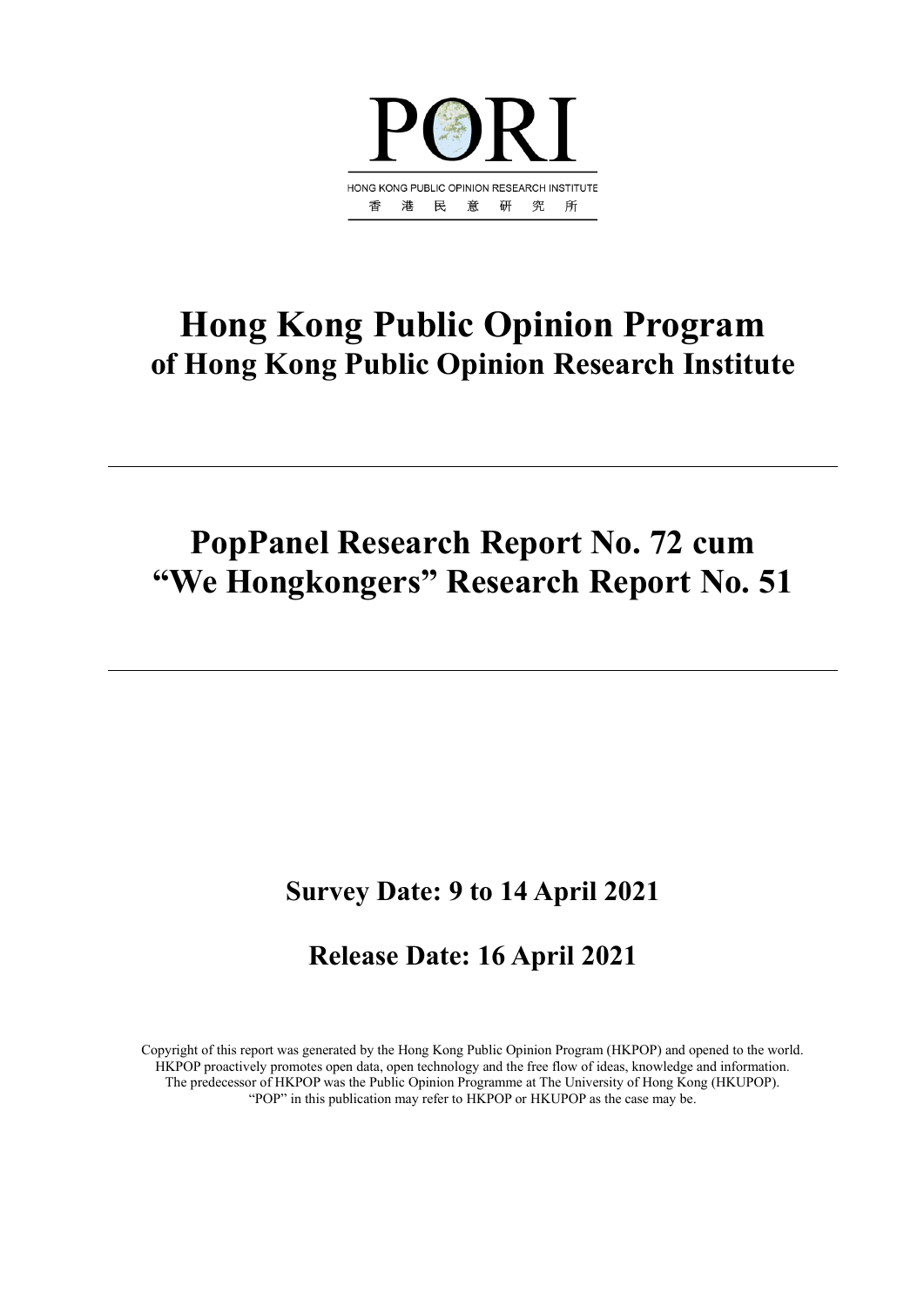#### **Research Background**

"We Hongkongers" is an initiative advocated by Hong Kong Public Opinion Program (HKPOP) of Hong Kong Public Opinion Research Institute (HKPORI), with the support of many members of the civic society. With reference to the petition website "We the People" hosted by the White House of the United States, "We Hongkongers" aims to reflect public sentiment by conducting scientific research on any issues raised by Hong Kong citizens: https://www.pori.hk/wehongkongers\_factsheet\_20191017\_chi.

"We Hongkongers" Project officially started on 17 October 2019, in the form of intensive rolling surveys. A total of 12 reports were published as of 23 December 2019. In mid-May 2020, in response to the rapid changes in Hong Kong's political and public sentiment, HKPOP redeveloped the "We Hongkongers" Project. Coupled with the rapid development of the "HKPOP Panel" established by PORI in July 2019, PORI decided to launch the "We Hongkongers Panel Survey" to further strengthen interaction with the public and as well as collect and analyze public opinion and there are 29 reports in total. In January 2021, PORI redeveloped the "We Hongkongers" Project again to strengthen the cooperation with non-governmental organizations, civil society organizations, concern groups and professional organizations, and the results will be released in the form of mini-forums to initiate policy discussions.

This report also represents Report No. 72 under HKPOP Panel survey series, as well as Report No. 51 under the "We Hongkongers" Project Series. The research is co-organized with the Concerning Grassroots's Housing Rights Alliance on the theme "Tenancy Control of Subdivided Units".

HKPOP sent out emails to all panel members at the beginning of the survey, inviting them to fill in the questionnaire at the designated online platform. Members were allowed to make repeated submissions, while only the last submission of each individual member would be used for analysis.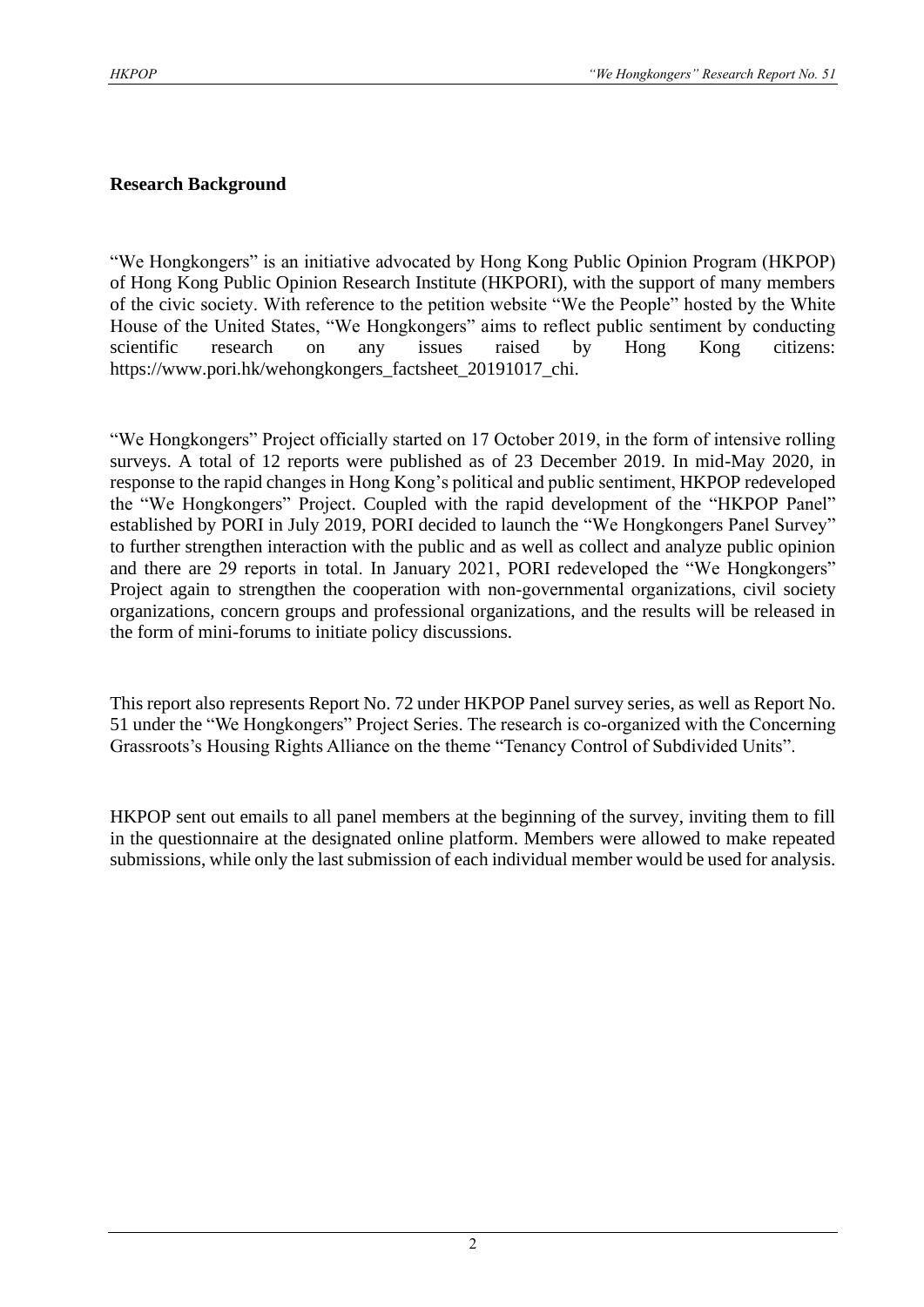## **Contact Information**

Herewith the contact information of the "We Hongkongers" Panel Survey:

| Survey method        | Online survey                                                                                                                                                                                                                                                                                                                                                                                                                                                           |
|----------------------|-------------------------------------------------------------------------------------------------------------------------------------------------------------------------------------------------------------------------------------------------------------------------------------------------------------------------------------------------------------------------------------------------------------------------------------------------------------------------|
| Target population    | HKPOP Panel samples, namely Hong Kong People Representative<br>Panel (Probability-based Panel) and Hong Kong People Volunteer<br>Panel (Non-probability-based Panel)                                                                                                                                                                                                                                                                                                    |
| Weighting method     | The figures are rim-weighted according to 1) gender-age distribution,<br>educational attainment (highest level attended) distribution, economic<br>activity status distribution of Hong Kong population and by District<br>Councils population figures from Census and Statistics Department; 2)<br>Voting results of District Councils Election from Registration and<br>Electoral Office; 3) rating distribution of Chief Executive from regular<br>tracking surveys. |
| Date of survey       | $9$ April, $3$ pm $-14$ April, $3$ pm                                                                                                                                                                                                                                                                                                                                                                                                                                   |
| Total sample size    | 6,685                                                                                                                                                                                                                                                                                                                                                                                                                                                                   |
| Response rate        | $7.1\%$                                                                                                                                                                                                                                                                                                                                                                                                                                                                 |
| Sampling error $[1]$ | Sampling error of percentages at $+/-1\%$ at 95% confidence level                                                                                                                                                                                                                                                                                                                                                                                                       |

[1] All error figures in this release are calculated at 95% confidence level. "95% confidence level" means that if we were to repeat a certain survey 100 times with different random samples, we would expect 95 times having the population parameter within the respective error margins calculated. Because of sampling errors, when quoting percentages, journalists should refrain from reporting decimal places, whereas one decimal place can be used when quoting rating figures.

## **PopPanel Composition**

Regarding data collection, survey data from both the Hong Kong People Representative Panel and Hong Kong People Volunteer Panel were collected in the form of online questionnaire.

Among them, the Hong Kong People Representative Panel comes from members of the "HKPOP Panel" recruited in regular random telephone surveys. HKPOP uses "HKPOP Panel" as a framework for conducting surveys for different research projects, any eligible family member in the household may be invited to participate in a specific research.

Meanwhile, members of the Hong Kong People Volunteer Panel are recruited online. Citizens only need to self-register in HKPORI website to participate in online questionnaires.

All panel data collected will be adjusted using rim-weighting, to minimize the effects of selfselection bias or participation bias. Details are documented in the Weighting Procedure section.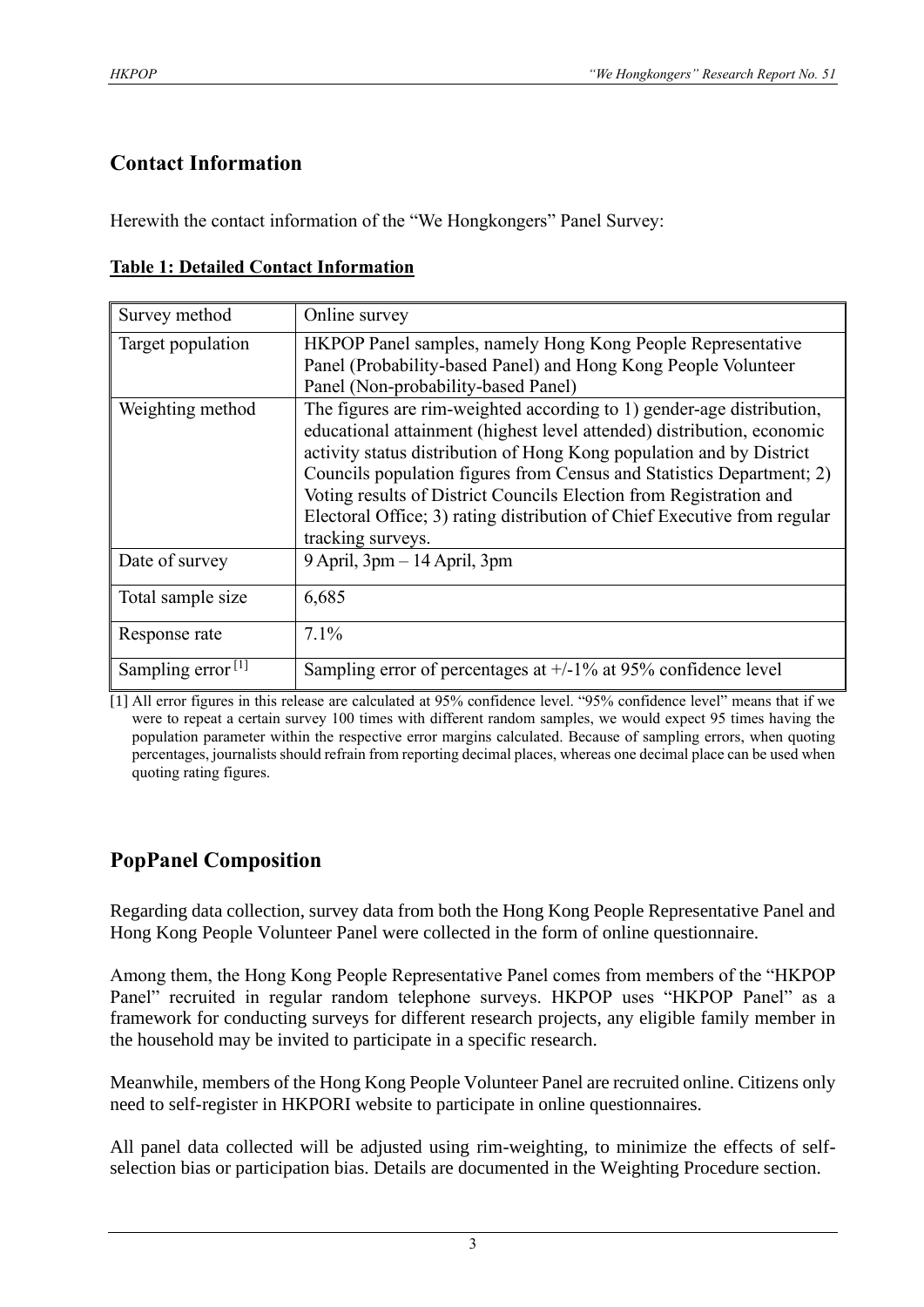.

## **Response Rate**

HKPOP adopts a set of contact definition in compliance with most international standards. Historically, the social research community in Hong Kong has developed its own set of contact rates, cooperation rates, response rates, and so on. HKPOP normally reports the "success rate" for online surveys.

The calculation of the success rates in this study refers to the following tables.

#### **Table 2: Calculation of success rate of the HKPOP Panel (by HKPOP definition)**

| Success rate |                                                         |                  |
|--------------|---------------------------------------------------------|------------------|
|              | Successful cases                                        |                  |
|              | Panel size of the Hong Kong People Representative Panel | $\rm x\;100.0\%$ |
| 6,685        |                                                         |                  |
| 94,246       | $\rm x\;100.0\%$                                        |                  |
| $7.1\%$      |                                                         |                  |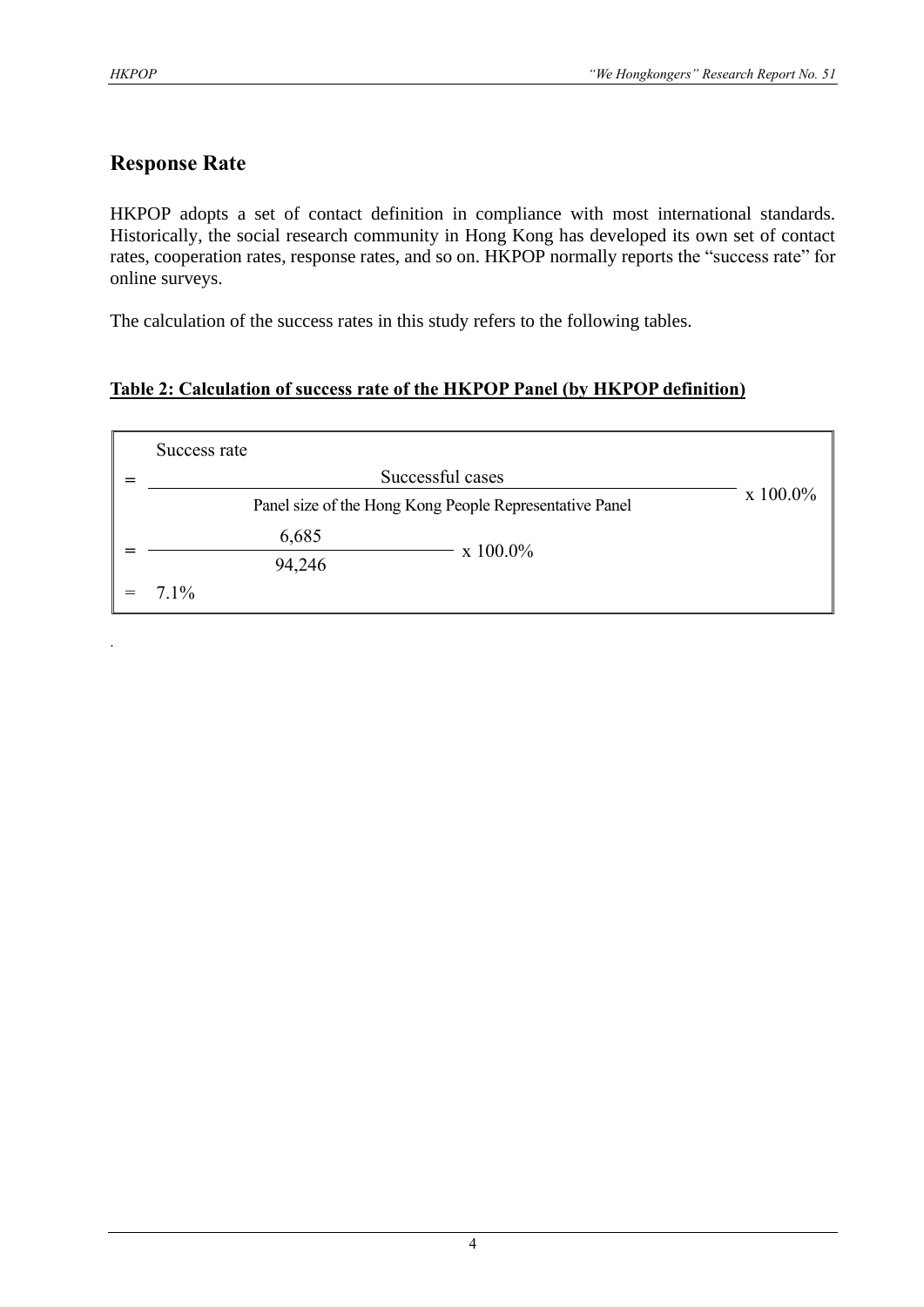### **Weighting Procedure**

HKPOP has continuously adopted and enhanced its weighting method over the past few decades. For this survey, HKPOP adopts a "2 by 5 by 2 by 4 by 18 by 3 by 13" weighting procedure involving seven variables, namely, gender, age, educational attainment, economic activity status, district (18 cells), voting record (3 cells) and rating of Chief Executive (13 cells). Basically, the raw data of practically all random telephone surveys conducted by HKPOP are rim-weighted by the figures obtained from the Hong Kong Census and Statistics Department and/or Registration and Electoral Office so that the marginal distribution of the sample in terms of gender, age, educational attainment and economic activity status would match with that of the general population figures from the Hong Kong Census and Statistics Department. The marginal distribution of the sample in terms of district and voting record would match that of the general population figures from the Hong Kong Census and Statistics Department and/or Registration and Electoral Office. The marginal distribution of the sample in terms of "rating of Chief Executive" would match that of the general population in HKPOP's regular tracking surveys. This rimweighting method (sometimes called raking) is found to be the most practicable method in processing HKPOP's survey data.

Specifically, the gender and age groupings used for weighting are as follows:

- Male 12-29
- Male 30-39
- Male 40-49
- Male 50-59
- Male 60 or above
- Female 12-29
- Female 30-39
- Female  $40-49$
- Female 50-59
- Female 60 or above

The educational attainments used for weighting are as follows:

- Secondary or below
- Tertiary or above

The economic activity statuses used for weighting are as follows:

- Working population / Others
- Home-makers / Housewives
- Students
- Retired person

The districts used for weighting are as follows:

- Central and Western
- Wan Chai
- Eastern
- Southern
- Yau Tsim Mong
- Sham Shui Po
- Kowloon City
- Wong Tai Sin
- Kwun Tong
- Tsuen Wan
- Tuen Mun
- Yuen Long
- North
- Tai Po
- Sai Kung
- Sha Tin
- Kwai Tsing
- **Islands**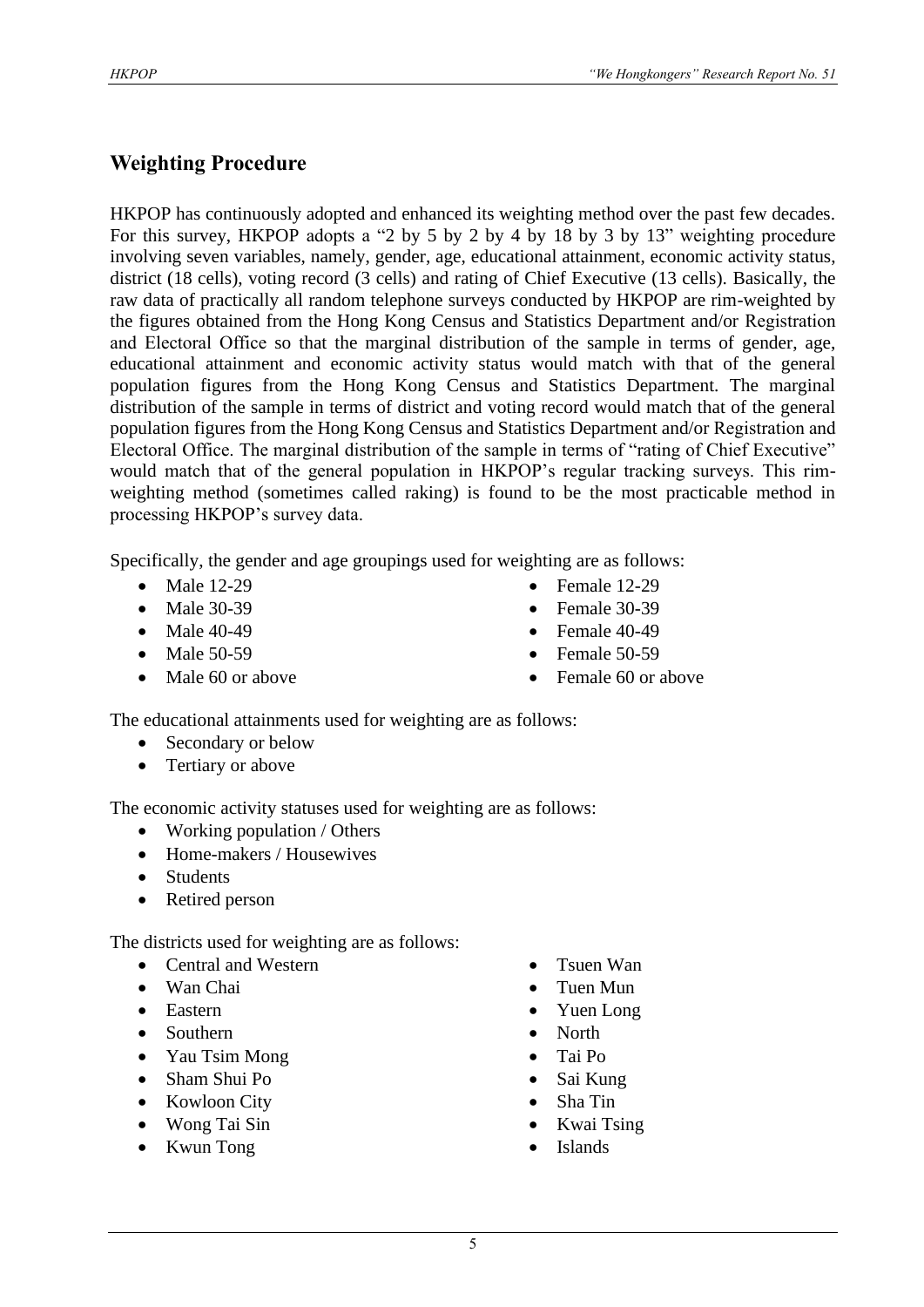The voting records used for weighting are as follows:

- Candidates of pro-democracy camp
- Candidates of non-pro-democracy camp
- Did not vote / blank/void vote

The "rating of Chief Executive" groupings used for weighting are as follows:

- 0 mark
- $\bullet$  1-9 mark(s)
- $\bullet$  10-19 marks
- $\bullet$  20-29 marks
- 30-39 marks
- $\bullet$  40-49 marks
- 50 marks
- $\bullet$  51-60 marks
- $\bullet$  61-70 marks
- $\bullet$  71-80 marks
- $\bullet$  81-90 marks
- $\bullet$  91-99 marks
- $\bullet$  100 marks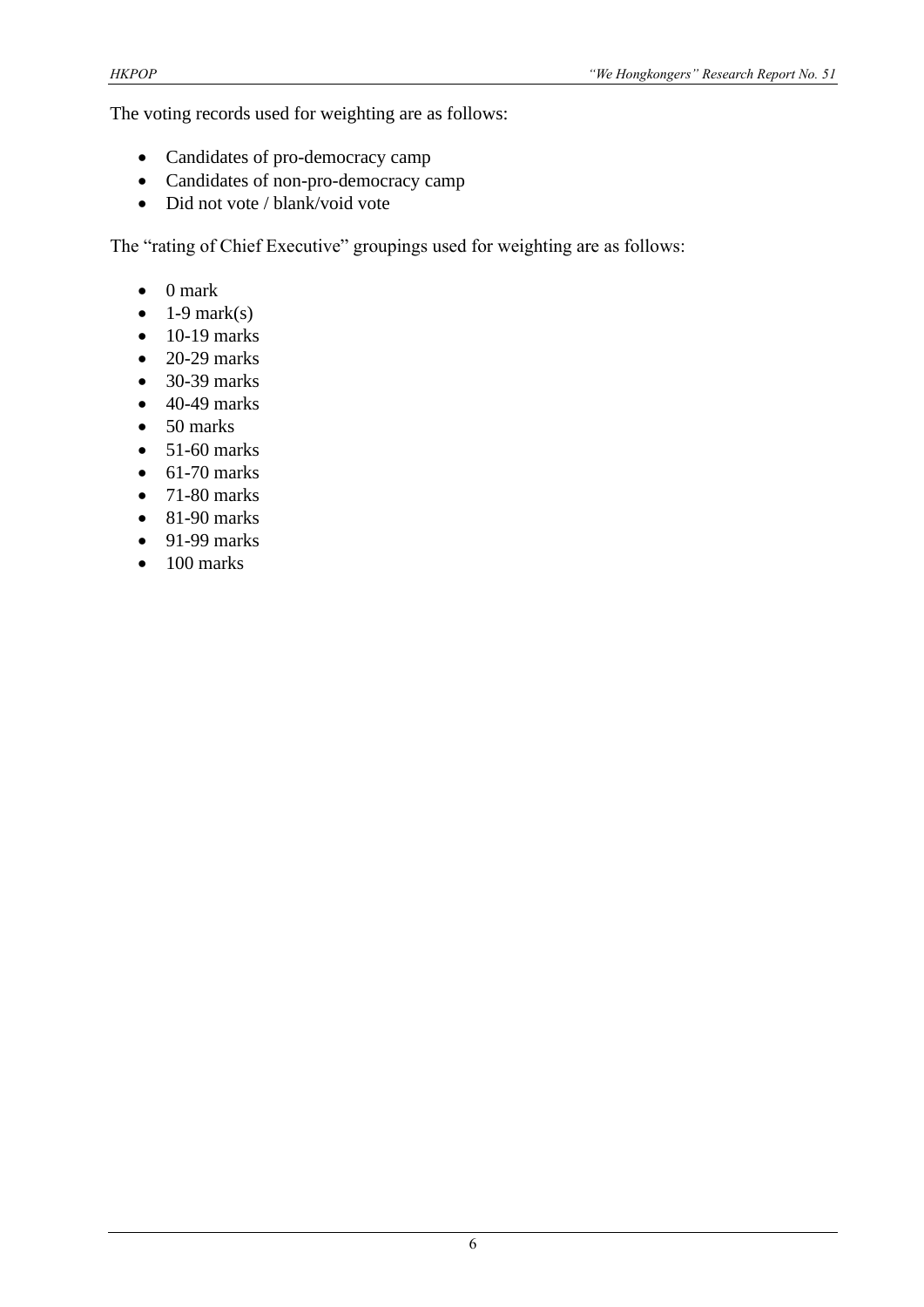## **Quantitative Analysis Results**

Quantitative analysis results of the "We Hongkongers" Panel Survey, after applying the standard weighting procedures, are as follows, all questions listed hereby are opinion questions:

| Table 3: Q1 Survey results; Survey period: 9-14/4/2021 |
|--------------------------------------------------------|
|--------------------------------------------------------|

| Q1 Are you a tenant or landlord of subdivided unit(s), or have you<br>come into contact with such people? | $Combined^{[2]}$<br>$(Base=6,265)$ |
|-----------------------------------------------------------------------------------------------------------|------------------------------------|
| I am living in (or lived in) a subdivided unit                                                            | $4\%$                              |
| I am (or was) a landlord of subdivided unit(s)                                                            | $<1\%$                             |
| I have come into contact with tenants or landlords of subdivided unit(s)                                  | 29%                                |
| None of the above                                                                                         | 66%                                |
| Don't know / hard to say                                                                                  | $1\%$                              |

[2] The aggregated figures come from adjusting the by-group weighted figures using ratio of "pan-democratic" vs "non-pan-democratic" collected in regular tracking survey.

#### **Chart 1: Q1 Combined chart**



- $\Box$  I am living in (or lived in) a subdivided unit
- I am (or was) a landlord of subdivided  $unit(s)$
- $\Box$  I have come into contact with tenants or landlords of subdivided unit(s)

■ None of the above

Don't know / hard to say

**Base = 6,265**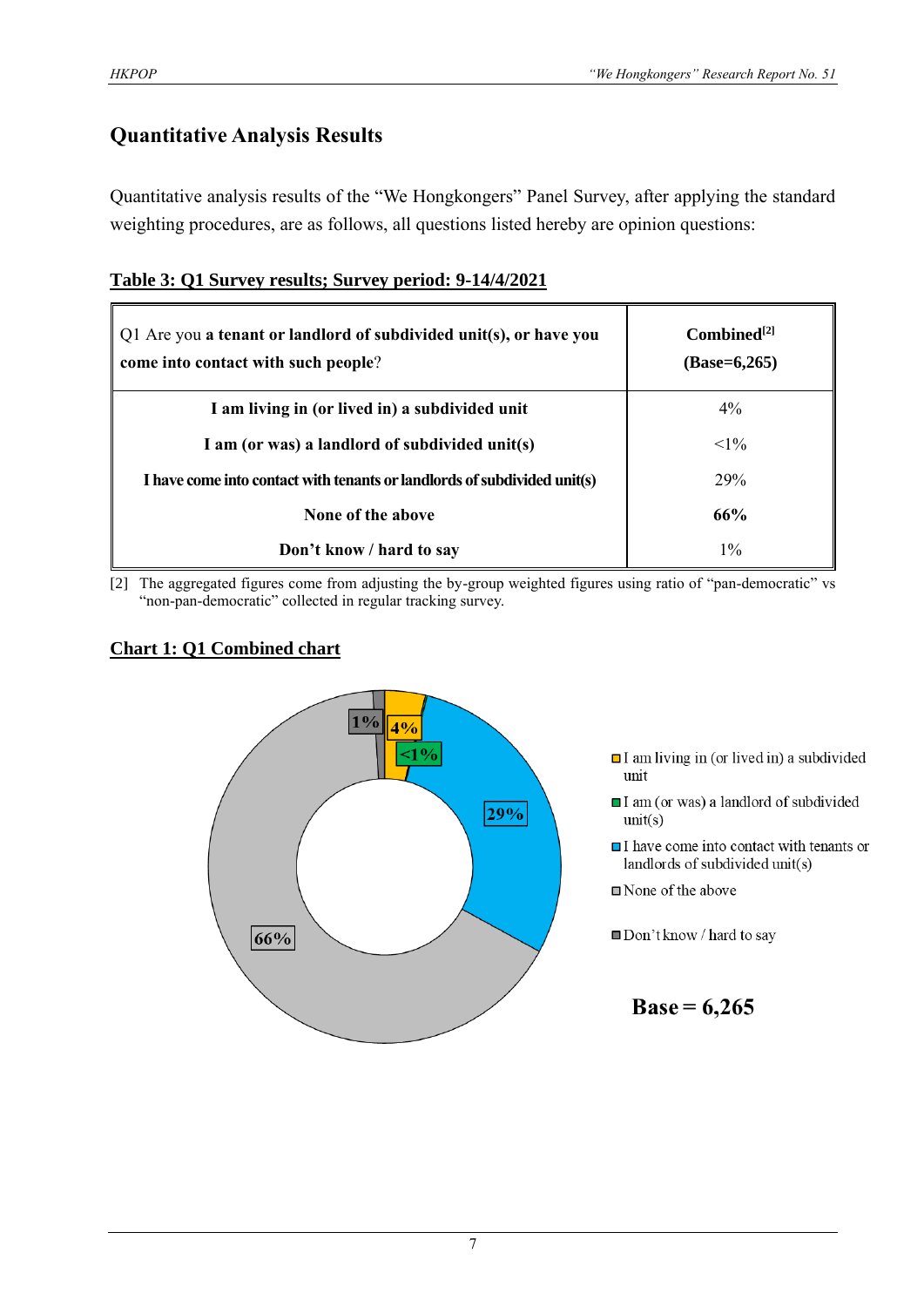#### **Table 4: Q2-Q3 Survey results; Survey period: 9-14/4/2021**

|                                    |                                      | Q2 Enacting a new law that    |                                      | Q3 Enacting a new law that       |  |  |
|------------------------------------|--------------------------------------|-------------------------------|--------------------------------------|----------------------------------|--|--|
| Q2-Q3The Task Force for the        |                                      | gives tenants of subdivided   | caps the rate of rent increase       |                                  |  |  |
| Study on Tenancy Control of        |                                      | units a right to renew the    | on tenancy renewal to 15%,           |                                  |  |  |
| Subdivided Units recommends[]      |                                      | tenancy once, meaning they    |                                      | and also to the rate of increase |  |  |
| How much do you support or         |                                      | can continue with the tenancy | of the private domestic rental       |                                  |  |  |
| oppose this recommendation?        |                                      | for two years                 |                                      | index                            |  |  |
|                                    | Combined <sup>[3]</sup> (Base=6,277) |                               | Combined <sup>[3]</sup> (Base=6,258) |                                  |  |  |
| <b>Strongly support</b>            | 17%                                  |                               | 32%                                  |                                  |  |  |
| Somewhat support<br><b>Support</b> | 34%                                  | $\{51\%$                      | 37%                                  | 69%                              |  |  |
| <b>Half-half</b>                   |                                      | 24%                           | 12%                                  |                                  |  |  |
| Somewhat oppose                    | 3%                                   |                               | $5\%$                                |                                  |  |  |
| Oppose<br><b>Strongly oppose</b>   | 6%                                   | 89%                           | 6%                                   | 12%                              |  |  |
| Don't know / hard to say           |                                      | 16%                           | 8%                                   |                                  |  |  |
| Mean <sup>[4]</sup>                |                                      | 3.6                           | 3.9                                  |                                  |  |  |

[3] The aggregated figures come from adjusting the by-group weighted figures using ratio of "pan-democratic" vs "non-pan-democratic" collected in regular tracking survey.

[4] The mean value is calculated by quantifying all individual responses into 1, 2, 3, 4, 5 marks according to their degree of positive level, where 1 is the lowest and 5 the highest, and then calculate the sample mean.



### **Chart 2: Q2-Q3 Combined chart**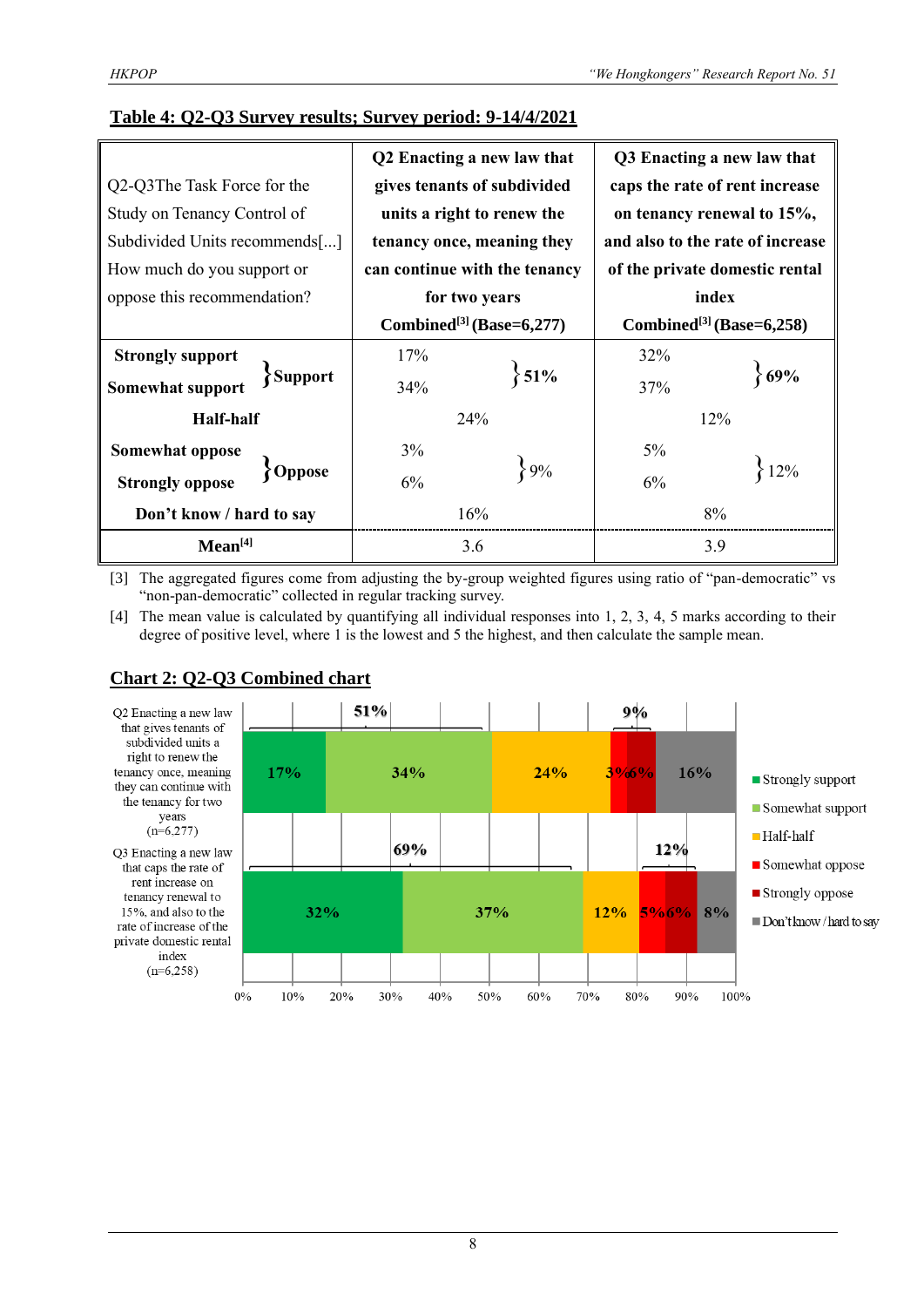# **Appendices**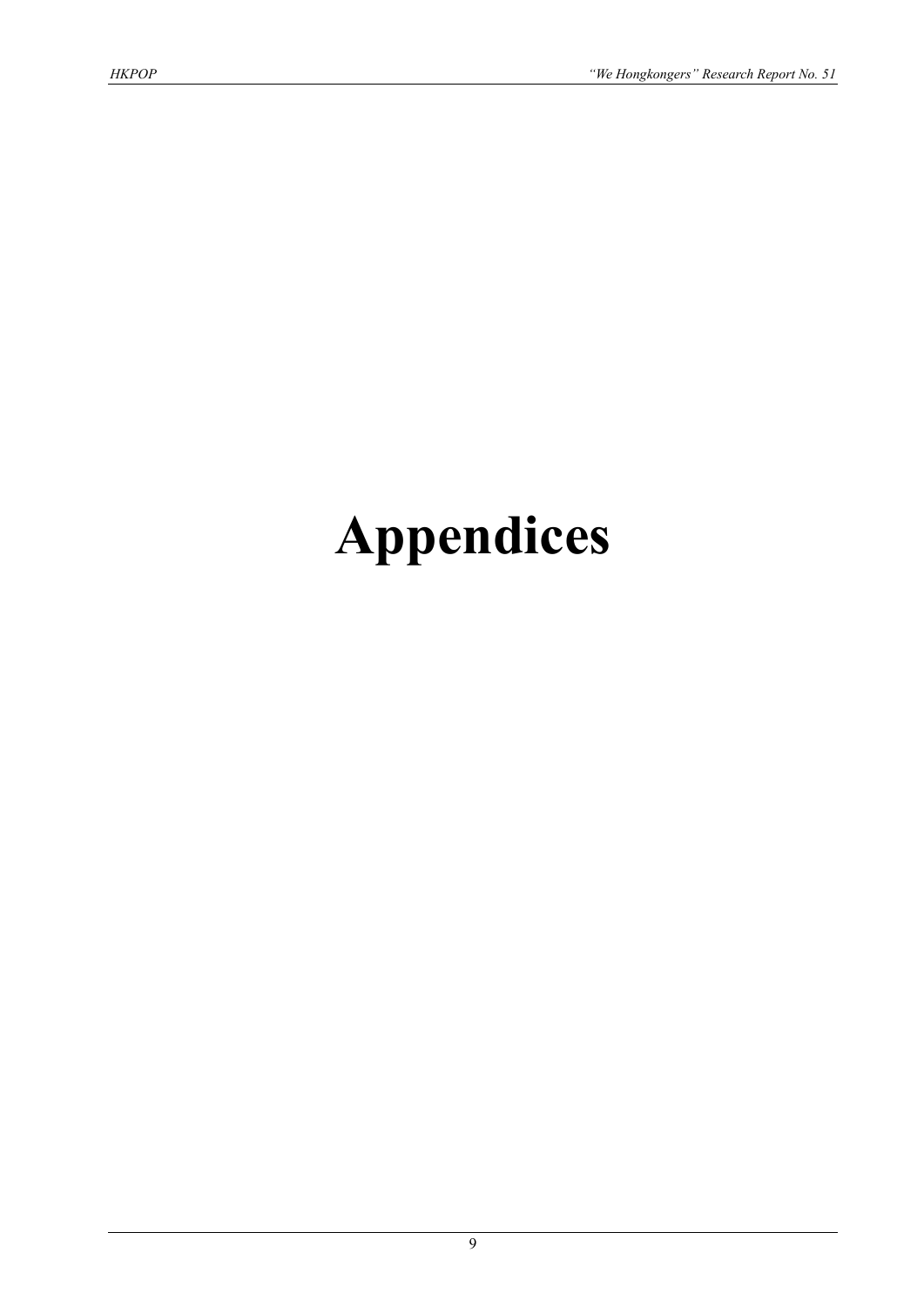## **Appendix 1: Demographic profile of respondents**

| Gender: |                 |            | Pro-democracy camp supporters |                 |        |            |        |                 | Non-pro-democracy camp supporters # | Total      |        |                 |           |
|---------|-----------------|------------|-------------------------------|-----------------|--------|------------|--------|-----------------|-------------------------------------|------------|--------|-----------------|-----------|
|         |                 | Raw sample |                               | Weighted sample |        | Raw sample |        | Weighted sample |                                     | Raw sample |        | Weighted sample |           |
|         |                 | Freq       | %                             | Freq            | %      | Freq       | %      | Freq            | %                                   | Freq       | $\%$   | Freq            | $\%$      |
| Male    |                 | 3,006      | 53.3%                         | 1,008           | 42.6%  | 359        | 55.0%  | 1,852           | 51.9%                               | 3,365      | 53.5%  | 2,860           | 48.2%     |
| Female  |                 | 2,626      | 46.6%                         | 1,355           | 57.3%  | 292        | 44.7%  | 1,718           | 48.1%                               | 2,918      | 46.4%  | 3,074           | 51.8%     |
| Other   |                 |            | 0.1%                          |                 | 0.1%   | ◠          | 0.3%   | <               | $< 0.1\%$                           | 6          | 0.1%   |                 | $< 0.1\%$ |
|         | Total           | 5,636      | 100.0%                        | 2,365           | 100.0% | 653        | 100.0% | 3,570           | 100.0%                              | 6,289      | 100.0% | 5,935           | 100.0%    |
|         | Missing case(s) |            |                               |                 |        |            |        |                 |                                     |            |        |                 |           |

| Age:                |       | Pro-democracy camp supporters |                 |        |              | Non-pro-democracy camp supporters # |                 |        |            |        |                 |        |
|---------------------|-------|-------------------------------|-----------------|--------|--------------|-------------------------------------|-----------------|--------|------------|--------|-----------------|--------|
|                     |       | Raw sample                    | Weighted sample |        | Raw sample   |                                     | Weighted sample |        | Raw sample |        | Weighted sample |        |
|                     | Freq  | %                             | Freq            | $\%$   | Freq         | %                                   | Freq            | $\%$   | Freq       | $\%$   | Freq            | %      |
| $12 - 29$           | 972   | 17.3%                         | 625             | 26.4%  | 56           | 8.6%                                | 365             | 10.2%  | 1,028      | 16.4%  | 989             | 16.7%  |
| $30 - 39$           | 1,327 | 23.6%                         | 321             | 13.6%  | 132          | 20.2%                               | 422             | 11.8%  | 1,459      | 23.2%  | 743             | 12.5%  |
| $40 - 49$           | 1,375 | 24.4%                         | 389             | 16.5%  | 155          | 23.7%                               | 691             | 19.4%  | 1,530      | 24.4%  | 1,080           | 18.2%  |
| $50 - 59$           | 1,242 | 22.1%                         | 648             | 27.4%  | 174          | 26.6%                               | 1,192           | 33.4%  | 1,416      | 22.5%  | 1,840           | 31.0%  |
| $\vert$ 60 or above | 712   | 12.7%                         | 381             | 16.1%  | 136          | 20.8%                               | 901             | 25.2%  | 848        | 13.5%  | 1,282           | 21.6%  |
| Total               | 5,628 | 100.0%                        | 2,364           | 100.0% | 653          | 100.0%                              | 3,570           | 100.0% | 6,281      | 100.0% | 5,933           | 100.0% |
| Missing case $(s)$  | 8     | 0%                            |                 | 0%     | $\mathbf{0}$ |                                     |                 |        | 8          |        |                 |        |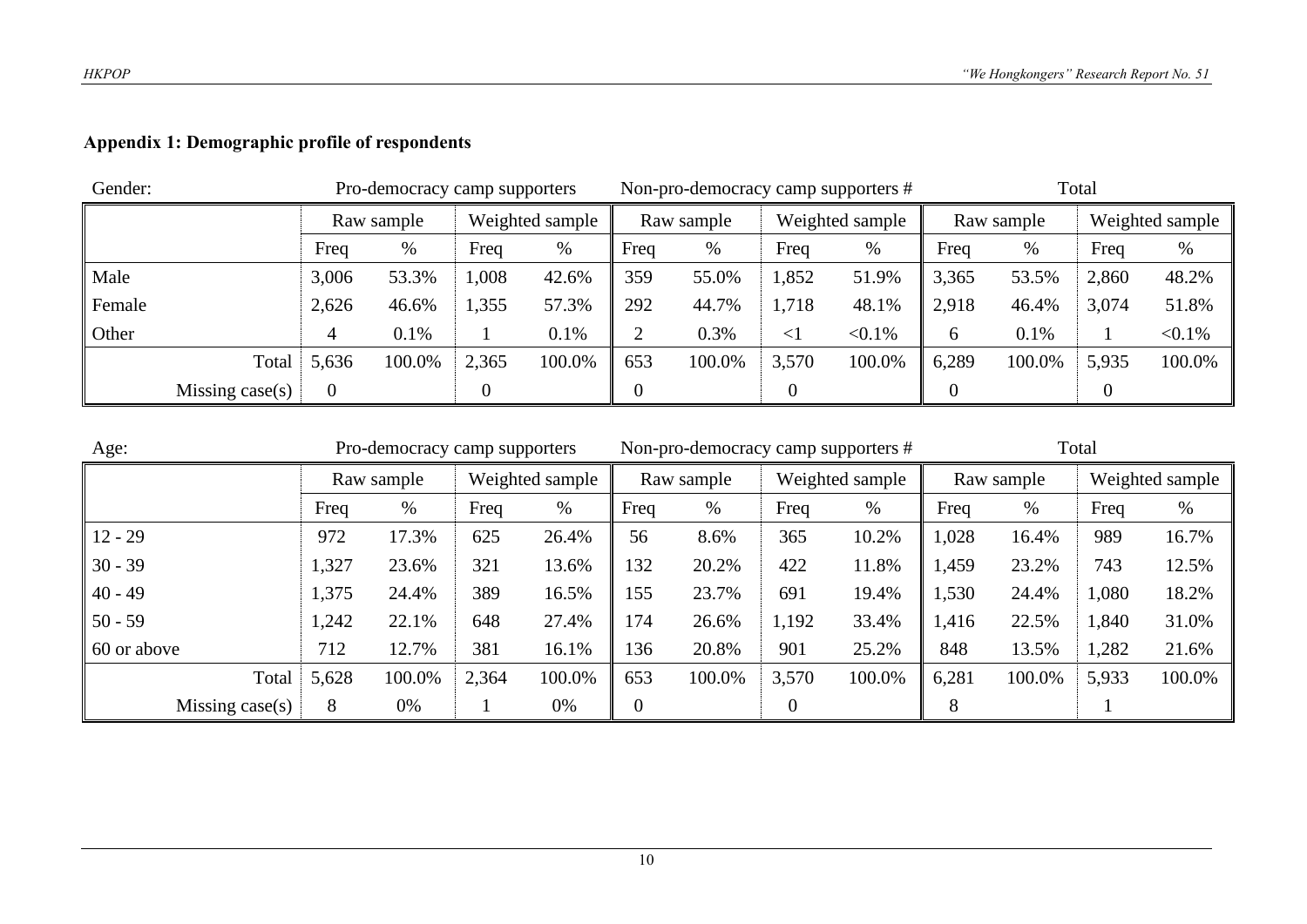| <b>Education attainment:</b><br>Pro-democracy camp supporters |            |        |                 |        |            | Non-pro-democracy camp supporters # |                 |        | Total      |        |                 |        |
|---------------------------------------------------------------|------------|--------|-----------------|--------|------------|-------------------------------------|-----------------|--------|------------|--------|-----------------|--------|
|                                                               | Raw sample |        | Weighted sample |        | Raw sample |                                     | Weighted sample |        | Raw sample |        | Weighted sample |        |
|                                                               | Freq       | %      | Freq            | %      | Freq       | %                                   | Freq            | $\%$   | Freq       | $\%$   | Freq            | %      |
| Primary or below                                              | 13         | 0.2%   | 10              | 0.4%   |            | 0.8%                                | 58              | 1.6%   | 18         | 0.3%   | 68              | 1.1%   |
| Secondary                                                     | 875        | 15.5%  | 828             | 35.1%  | 132        | 20.5%                               | 966             | 27.1%  | 1,007      | 16.0%  | 1,794           | 30.3%  |
| Tertiary or above                                             | 4,743      | 84.2%  | 1,521           | 64.5%  | 508        | 78.8%                               | 2,538           | 71.2%  | 5,251      | 83.7%  | 4,059           | 68.6%  |
| Total                                                         | 5,631      | 100.0% | 2,359           | 100.0% | 645        | 100.0%                              | 3,563           | 100.0% | 6,276      | 100.0% | 5,922           | 100.0% |
| Missing case $(s)$                                            |            | 0%     | h               | 0%     | 8          |                                     |                 |        | 13         |        | 13              |        |

| Occupation:        | Pro-democracy camp supporters |        |                 |        |            | Non-pro-democracy camp supporters # |                 |        | Total      |        |                 |        |
|--------------------|-------------------------------|--------|-----------------|--------|------------|-------------------------------------|-----------------|--------|------------|--------|-----------------|--------|
|                    | Raw sample                    |        | Weighted sample |        | Raw sample |                                     | Weighted sample |        | Raw sample |        | Weighted sample |        |
|                    | Freq                          | $\%$   | Freq            | $\%$   | Freq       | $\%$                                | Freq            | $\%$   | Freq       | $\%$   | Freq            | $\%$   |
| Administrators and | 2,168                         | 38.5%  | 447             | 19.0%  | 235        | 36.3%                               | 1,013           | 28.4%  | 2,403      | 38.3%  | 1,461           | 24.7%  |
| professionals      |                               |        |                 |        |            |                                     |                 |        |            |        |                 |        |
| Clerks and service | 1,482                         | 26.3%  | 623             | 26.5%  | 171        | 26.4%                               | 759             | 21.3%  | 1,653      | 26.3%  | 1,382           | 23.3%  |
| workers            |                               |        |                 |        |            |                                     |                 |        |            |        |                 |        |
| Workers            | 128                           | 2.3%   | 149             | 6.3%   | 19         | 2.9%                                | 169             | 4.7%   | 147        | 2.3%   | 318             | 5.4%   |
| <b>Students</b>    | 313                           | 5.6%   | 183             | 7.8%   | 18         | 2.8%                                | 209             | 5.9%   | 331        | 5.3%   | 392             | 6.6%   |
| Home-makers /      | 261                           | 4.6%   | 365             | 15.5%  | 23         | 3.6%                                | 179             | 5.0%   | 284        | 4.5%   | 544             | 9.2%   |
| housewives         |                               |        |                 |        |            |                                     |                 |        |            |        |                 |        |
| Others             | 1,276                         | 22.7%  | 587             | 24.9%  | 181        | 28.0%                               | 1,238           | 34.7%  | 1,457      | 23.2%  | 1,825           | 30.8%  |
| Total              | 5,628                         | 100.0% | 2,355           | 100.0% | 647        | 100.0%                              | 3,567           | 100.0% | 6,275      | 100.0% | 5,922           | 100.0% |
| Missing $case(s)$  | 8                             |        | 10              |        | 6          |                                     | 3               |        | 14         |        | 13              |        |

11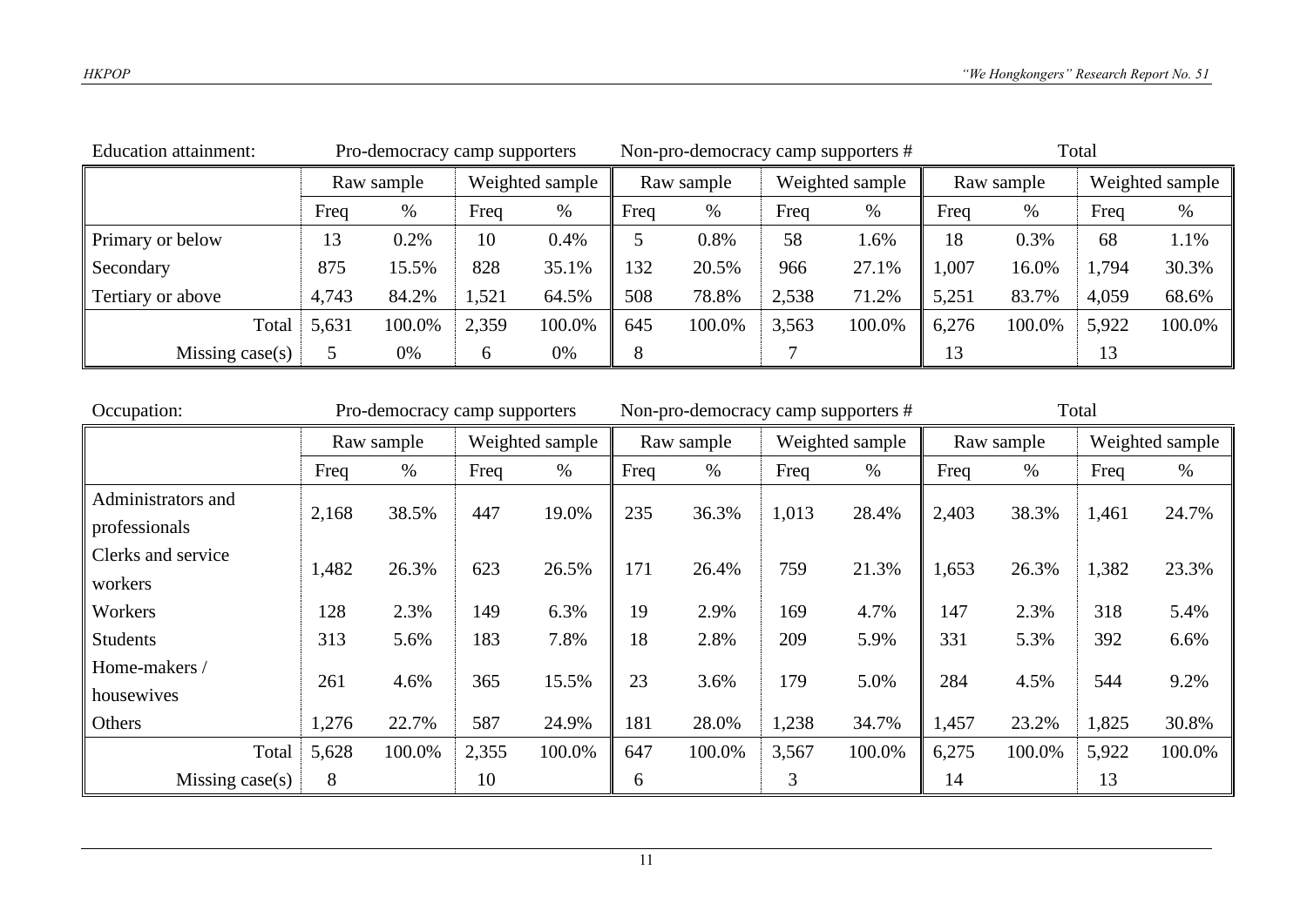| District:           |            | Pro-democracy camp supporters |                 |        |      | Non-pro-democracy camp supporters # |       |                 | Total |            |       |                 |
|---------------------|------------|-------------------------------|-----------------|--------|------|-------------------------------------|-------|-----------------|-------|------------|-------|-----------------|
|                     | Raw sample |                               | Weighted sample |        |      | Raw sample                          |       | Weighted sample |       | Raw sample |       | Weighted sample |
|                     | Freq       | $\%$                          | Freq            | $\%$   | Freq | $\%$                                | Freq  | $\%$            | Freq  | $\%$       | Freq  | $\%$            |
| Central & Western   | 222        | 4.0%                          | 83              | 3.6%   | 28   | 4.4%                                | 104   | 2.9%            | 250   | 4.0%       | 187   | 3.2%            |
| Wan Chai            | 129        | 2.3%                          | 25              | 1.1%   | 16   | 2.5%                                | 158   | 4.5%            | 145   | 2.3%       | 183   | 3.1%            |
| Eastern             | 539        | 9.7%                          | 136             | 5.9%   | 63   | 9.8%                                | 352   | 9.9%            | 602   | 9.7%       | 488   | 8.3%            |
| Southern            | 206        | 3.7%                          | 51              | 2.2%   | 28   | 4.4%                                | 164   | 4.6%            | 234   | 3.8%       | 215   | 3.7%            |
| Yau Tsim Mong       | 224        | 4.0%                          | 166             | 7.2%   | 25   | 3.9%                                | 95    | 2.7%            | 249   | 4.0%       | 261   | 4.4%            |
| Sham Shui Po        | 264        | 4.7%                          | 60              | 2.6%   | 41   | 6.4%                                | 147   | 4.1%            | 305   | 4.9%       | 207   | 3.5%            |
| <b>Kowloon City</b> | 299        | 5.4%                          | 27              | 1.2%   | 46   | 7.2%                                | 347   | 9.8%            | 345   | 5.6%       | 375   | 6.4%            |
| Wong Tai Sin        | 300        | 5.4%                          | 116             | 5.0%   | 24   | 3.7%                                | 59    | 1.7%            | 324   | 5.2%       | 175   | 3.0%            |
| <b>Kwun Tong</b>    | 411        | 7.4%                          | 327             | 14.1%  | 51   | 7.9%                                | 384   | 10.8%           | 462   | 7.4%       | 711   | 12.1%           |
| Tsuen Wan           | 268        | 4.8%                          | 98              | 4.2%   | 40   | 6.2%                                | 237   | 6.7%            | 308   | 5.0%       | 335   | 5.7%            |
| Tuen Mun            | 360        | 6.5%                          | 230             | 9.9%   | 43   | 6.7%                                | 158   | 4.4%            | 403   | 6.5%       | 387   | 6.6%            |
| Yuen Long           | 381        | 6.9%                          | 163             | 7.0%   | 47   | 7.3%                                | 342   | 9.6%            | 428   | 6.9%       | 506   | 8.6%            |
| North               | 178        | 3.2%                          | 62              | 2.7%   | 20   | 3.1%                                | 135   | 3.8%            | 198   | 3.2%       | 197   | 3.4%            |
| Tai Po              | 253        | 4.6%                          | 190             | 8.2%   | 31   | 4.8%                                | 149   | 4.2%            | 284   | 4.6%       | 339   | 5.8%            |
| Sai Kung            | 440        | 7.9%                          | 129             | 5.6%   | 32   | 5.0%                                | 259   | 7.3%            | 472   | 7.6%       | 387   | 6.6%            |
| Sha Tin             | 661        | 11.9%                         | 249             | 10.8%  | 70   | 10.9%                               | 214   | 6.0%            | 731   | 11.8%      | 463   | 7.9%            |
| Kwai Tsing          | 305        | 5.5%                          | 161             | 7.0%   | 24   | 3.7%                                | 86    | 2.4%            | 329   | 5.3%       | 247   | 4.2%            |
| Islands             | 120        | 2.2%                          | 45              | 2.0%   | 13   | 2.0%                                | 161   | 4.5%            | 133   | 2.1%       | 207   | 3.5%            |
| Total               | 5,560      | 100.0%                        | 2,319           | 100.0% | 642  | 100.0%                              | 3,553 | 100.0%          | 6,202 | 100.0%     | 5,871 | 100.0%          |
| Missing case(s)     | 76         |                               | 46              |        | 11   |                                     | 17    |                 | 87    |            | 64    |                 |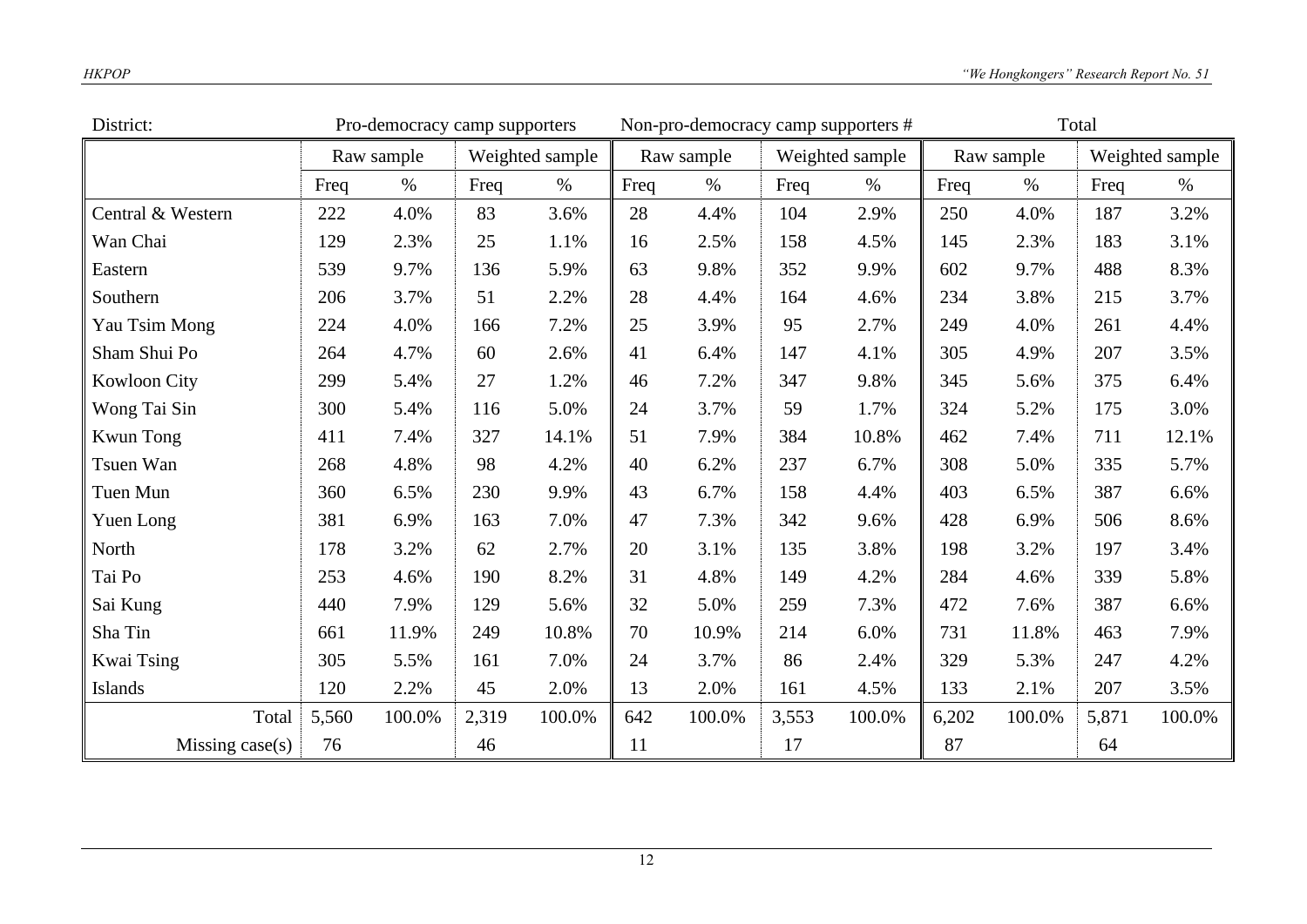| Political inclination:      |                | Pro-democracy camp supporters |                  |        |                | Non-pro-democracy camp supporters # |                 |        |            | Total  |                 |        |  |
|-----------------------------|----------------|-------------------------------|------------------|--------|----------------|-------------------------------------|-----------------|--------|------------|--------|-----------------|--------|--|
|                             | Raw sample     |                               | Weighted sample  |        | Raw sample     |                                     | Weighted sample |        | Raw sample |        | Weighted sample |        |  |
|                             | Freq           | %                             | Freq             | %      | Freq           | $\%$                                | Freq            | $\%$   | Freq       | $\%$   | Freq            | %      |  |
| Pro-democracy camp          | 3,216          | 57.1%                         | 1,654            | 69.9%  | $\overline{0}$ | 0%                                  | $\theta$        | 0%     | 3,216      | 51.1%  | 1,654           | 27.9%  |  |
| Pro-establishment camp      | $\overline{0}$ | 0%                            | $\overline{0}$   | 0%     | 38             | 5.8%                                | 433             | 12.1%  | 38         | 0.6%   | 433             | 7.3%   |  |
| Localist                    | 2,420          | 42.9%                         | 711              | 30.1%  | 0              | 0%                                  | $\theta$        | 0%     | 2,420      | 38.5%  | 711             | 12.0%  |  |
| Centrist                    | 0              | 0%                            | $\boldsymbol{0}$ | 0%     | 228            | 34.9%                               | 988             | 27.7%  | 228        | 3.6%   | 988             | 16.6%  |  |
| Others                      | $\overline{0}$ | 0%                            | $\boldsymbol{0}$ | 0%     | 0              | 0%                                  | $\theta$        | 0%     | $\theta$   | 0%     | $\overline{0}$  | 0%     |  |
| No political inclination /  |                |                               |                  |        |                |                                     |                 |        |            |        |                 |        |  |
| politically neutral / don't | $\overline{0}$ | 0%                            | $\overline{0}$   | 0%     | 387            | 59.3%                               | 2,149           | 60.2%  | 387        | 6.2%   | 2,149           | 36.2%  |  |
| belong to any camp          |                |                               |                  |        |                |                                     |                 |        |            |        |                 |        |  |
| Don't know / hard to say    | $\overline{0}$ | 0%                            | $\overline{0}$   | 0%     | 0              | 0%                                  | $\theta$        | 0%     | $\theta$   | 0%     | $\overline{0}$  | 0%     |  |
| Total                       | 5,636          | 100.0%                        | 2,365            | 100.0% | 653            | 100.0%                              | 3,570           | 100.0% | 6,289      | 100.0% | 5,935           | 100.0% |  |
| Missing $case(s)$           | $\overline{0}$ |                               | 0                |        | 0              |                                     | $\mathbf{0}$    |        | $\theta$   |        | $\overline{0}$  |        |  |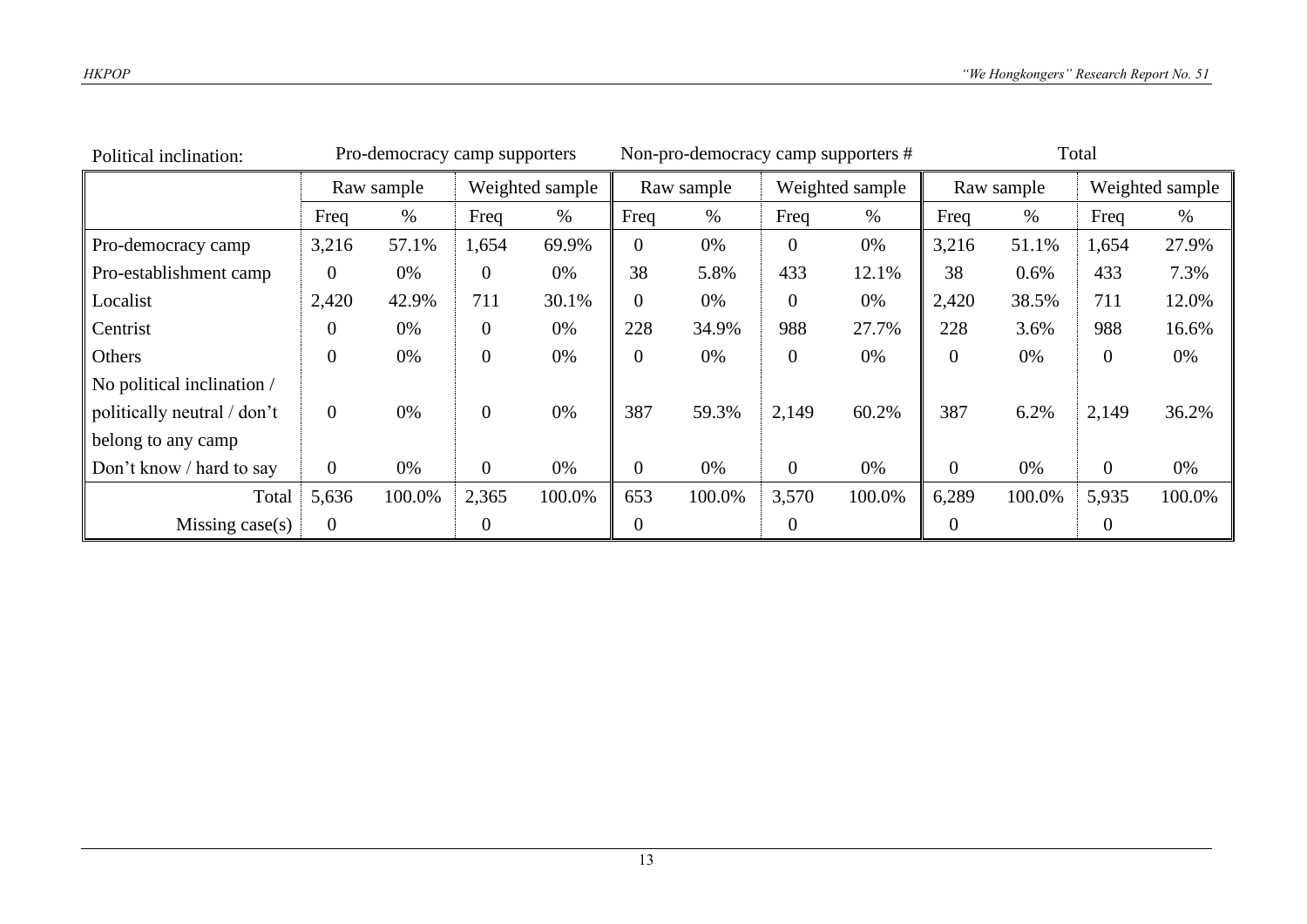| Voted political camp:       | Pro-democracy camp supporters |        |                 |        | Non-pro-democracy camp supporters # |        |                 |        | Total      |        |                 |        |
|-----------------------------|-------------------------------|--------|-----------------|--------|-------------------------------------|--------|-----------------|--------|------------|--------|-----------------|--------|
|                             | Raw sample                    |        | Weighted sample |        | Raw sample                          |        | Weighted sample |        | Raw sample |        | Weighted sample |        |
|                             | Freq                          | %      | Freq            | $\%$   | Freq                                | %      | Freq            | $\%$   | Freq       | $\%$   | Freq            | $\%$   |
| Democratic                  | 5,282                         | 94.6%  | 1,261           | 53.7%  | 402                                 | 61.8%  | 365             | 10.4%  | 5,684      | 91.2%  | 1,626           | 27.7%  |
| Non-democratic              | 13                            | 0.2%   | 68              | 2.9%   | 103                                 | 15.8%  | 1,632           | 46.3%  | 116        | 1.9%   | 1,699           | 28.9%  |
| Did not vote / blank vote / |                               |        |                 |        |                                     |        |                 |        |            |        |                 |        |
| void vote / don't know /    | 203                           | 3.6%   | 496             | 21.1%  | 105                                 | 16.2%  | 1,005           | 28.5%  | 308        | 4.9%   | 1,501           | 25.6%  |
| hard to say $/$ refuse to   |                               |        |                 |        |                                     |        |                 |        |            |        |                 |        |
| answer                      |                               |        |                 |        |                                     |        |                 |        |            |        |                 |        |
| Not a registered voter      | 87                            | 1.6%   | 523             | 22.3%  | 40                                  | 6.2%   | 523             | 14.8%  | 127        | 2.0%   | 1,046           | 17.8%  |
| Total                       | 5,585                         | 100.0% | 2,348           | 100.0% | 650                                 | 100.0% | 3,525           | 100.0% | 6,235      | 100.0% | 5,873           | 100.0% |

\*(Only for respondents aged 18 or above or refuse to answer age)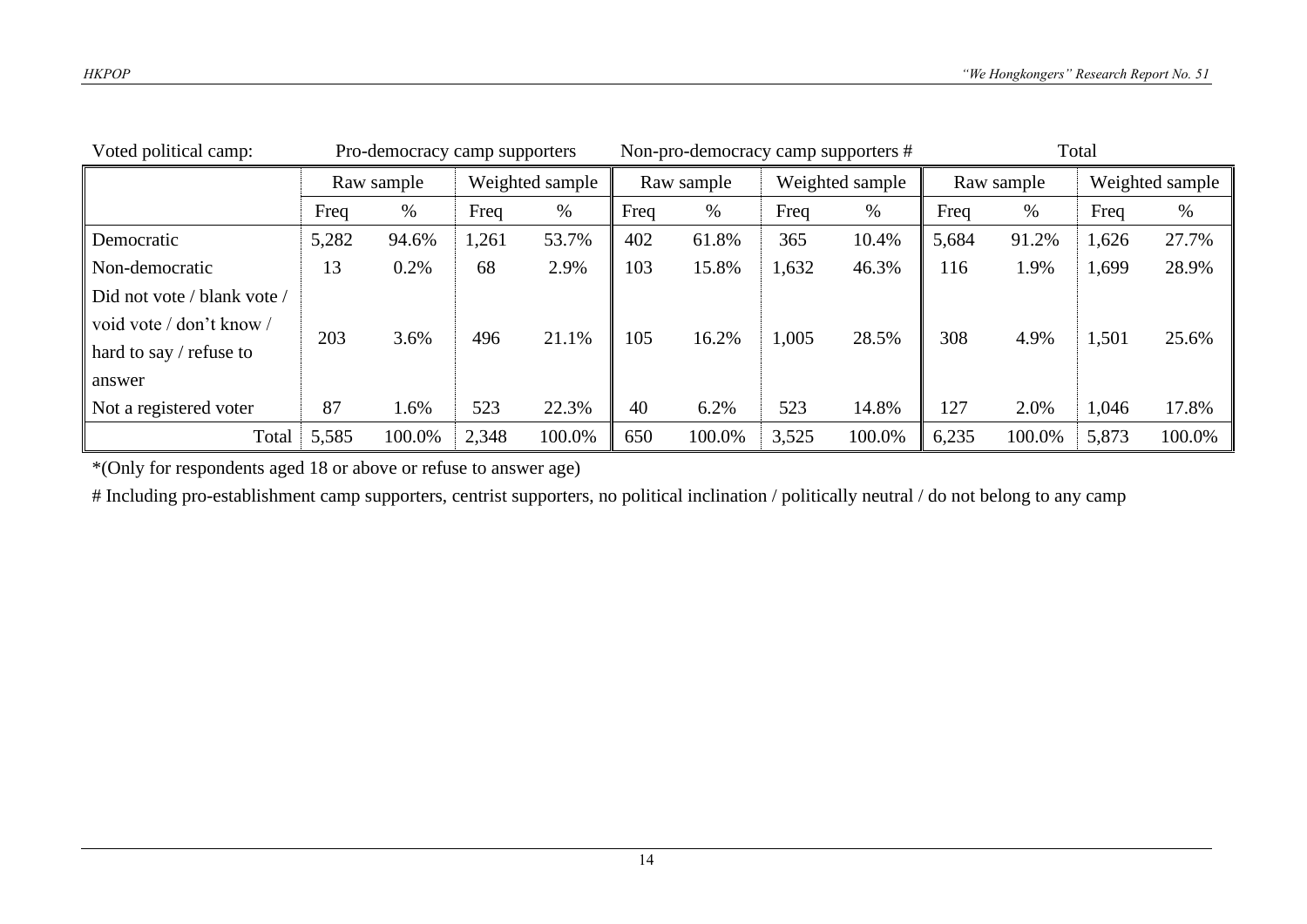#### **Appendix 2: Contact Information**

| Total valid samples     | 6,685         |
|-------------------------|---------------|
| Survey period           | $9-14/4/2021$ |
| Success rate            | 7.1%          |
| Questionnaires sent out | 94,246        |
| Questionnaires received | 7,402         |
| Ineligible samples      | 13            |
| Invalid samples         | 328           |
| Incomplete samples      | 376           |
| Standard error          | 0.6%          |
| Sampling error          | 3.6%          |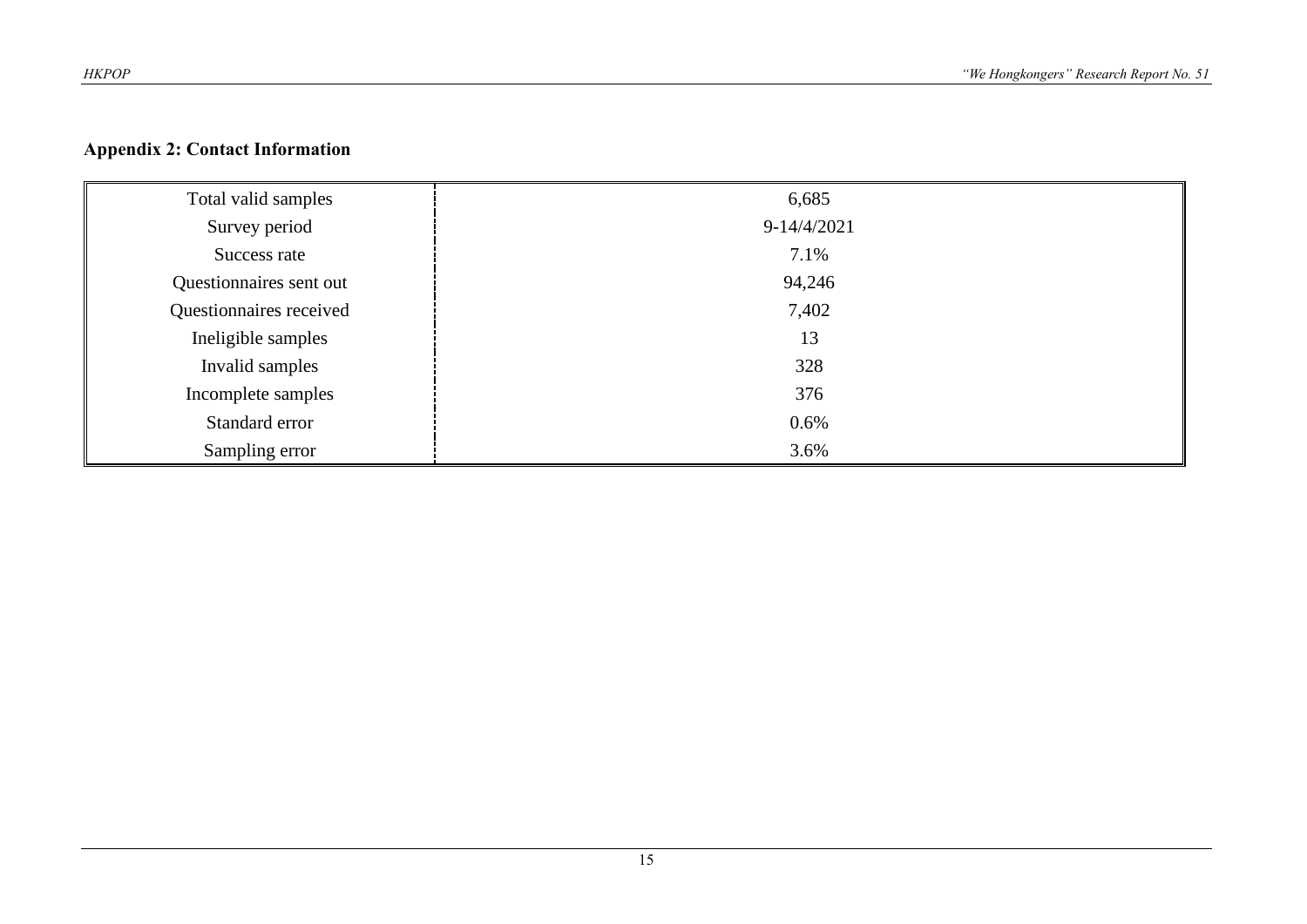#### **Appendix 3: Quantitative analyses**

#### **Q1 Survey results; Survey period: 9/4-14/4/2021**

| Q1 Are you a tenant or landlord of             | Non-pro-democracy camp supporters #<br>Pro-democracy camp supporters |                | Total          |  |
|------------------------------------------------|----------------------------------------------------------------------|----------------|----------------|--|
| subdivided unit(s), or have you come into      | Percentages                                                          | Percentages    | Percentages    |  |
| contact with such people?                      | $(Base=2,331)$                                                       | $(Base=3,568)$ | $(Base=5,899)$ |  |
| I am living in (or lived in) a subdivided unit | 6.8%                                                                 | 1.7%           | 3.7%           |  |
| I am (or was) a landlord of subdivided         | 0.2%                                                                 | $0.2\%$        | $0.2\%$        |  |
| unit(s)                                        |                                                                      |                |                |  |
| I have come into contact with tenants or       | 29.6%                                                                | 28.7%          | 29.1%          |  |
| landlords of subdivided unit(s)                |                                                                      |                |                |  |
| None of the above                              | 63.3%                                                                | 67.7%          | 66.0%          |  |
| Don't know / hard to say                       | 0.1%                                                                 | 1.7%           | 1.1%           |  |
| <b>Total</b>                                   | 100.0%                                                               | 100.0%         | 100.0%         |  |
| Refuse to answer                               | 34                                                                   | 2              | 36             |  |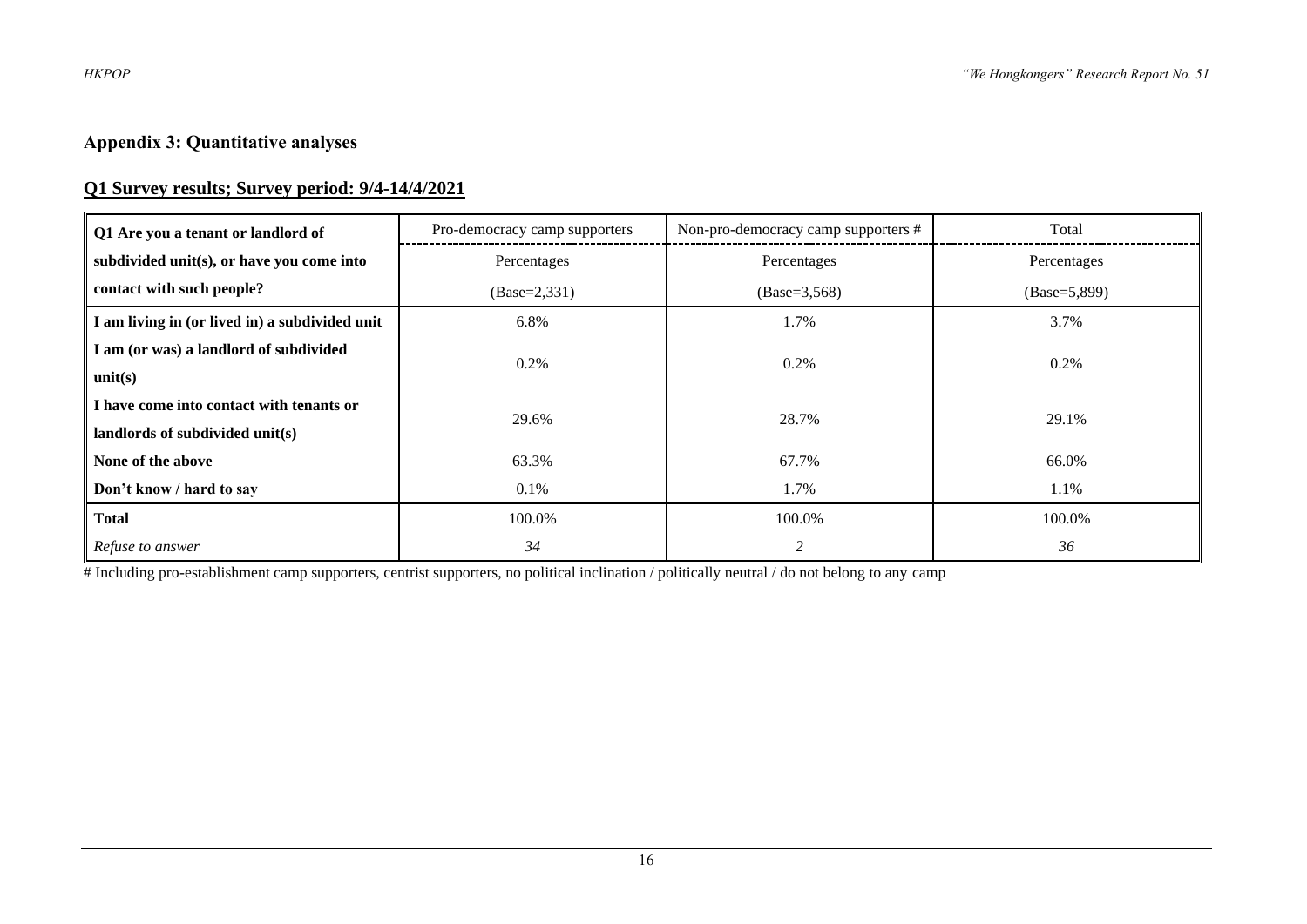#### **Q2 Survey results; Survey period: 9/4-14/4/2021**

| Q2 The Task Force for the Study on Tenancy<br>Control of Subdivided Units recommends | Pro-democracy camp supporters |          |             | Non-pro-democracy camp supporters # | Total          |        |  |
|--------------------------------------------------------------------------------------|-------------------------------|----------|-------------|-------------------------------------|----------------|--------|--|
| enacting a new law that gives tenants of                                             |                               |          |             |                                     | Percentages    |        |  |
| subdivided units a right to renew the                                                | Percentages                   |          |             | Percentages                         |                |        |  |
| tenancy once, meaning they can continue                                              |                               |          |             |                                     |                |        |  |
| with the tenancy for two years. How much do                                          |                               |          |             |                                     |                |        |  |
| you support or oppose this recommendation?                                           | $(Base=2,364)$                |          |             | $(Base=3,570)$                      | $(Base=5,934)$ |        |  |
| <b>Strongly support</b>                                                              | 13.5%                         |          | 19.0%       |                                     | 16.8%          |        |  |
| } Support<br>Somewhat support                                                        | 27.8%                         | 141.2%   | 37.8%       | }56.8%                              | 33.8%          | }50.6% |  |
| <b>Half-half</b>                                                                     | 24.9%                         |          | 23.3%       |                                     | 24.0%          |        |  |
| Somewhat oppose                                                                      | 3.0%                          |          | 3.7%        |                                     | 3.4%           |        |  |
| <b>}</b> Oppose<br><b>Strongly oppose</b>                                            | 7.2%                          | $10.2\%$ | 5.0%        | $8.6\%$                             | 5.8%           | 9.2%   |  |
| Don't know / hard to say                                                             | 23.7%                         |          |             | 11.3%                               | 16.2%          |        |  |
| Total                                                                                | 100.0%                        |          | 100.0%      |                                     | 100.0%         |        |  |
| Mean values                                                                          | 3.5                           |          | 3.7         |                                     | 3.6            |        |  |
| Standard error of mean                                                               | < 0.1                         |          | < 0.1       |                                     | < 0.1          |        |  |
| Median                                                                               | 4.0                           |          | 4.0         |                                     | 4.0            |        |  |
| Refuse to answer                                                                     |                               |          | $\langle$ 1 |                                     |                |        |  |
| <b>Net value (Support- Oppose)</b>                                                   | $+31.1%$                      |          |             | $+48.1%$                            | $+41.3%$       |        |  |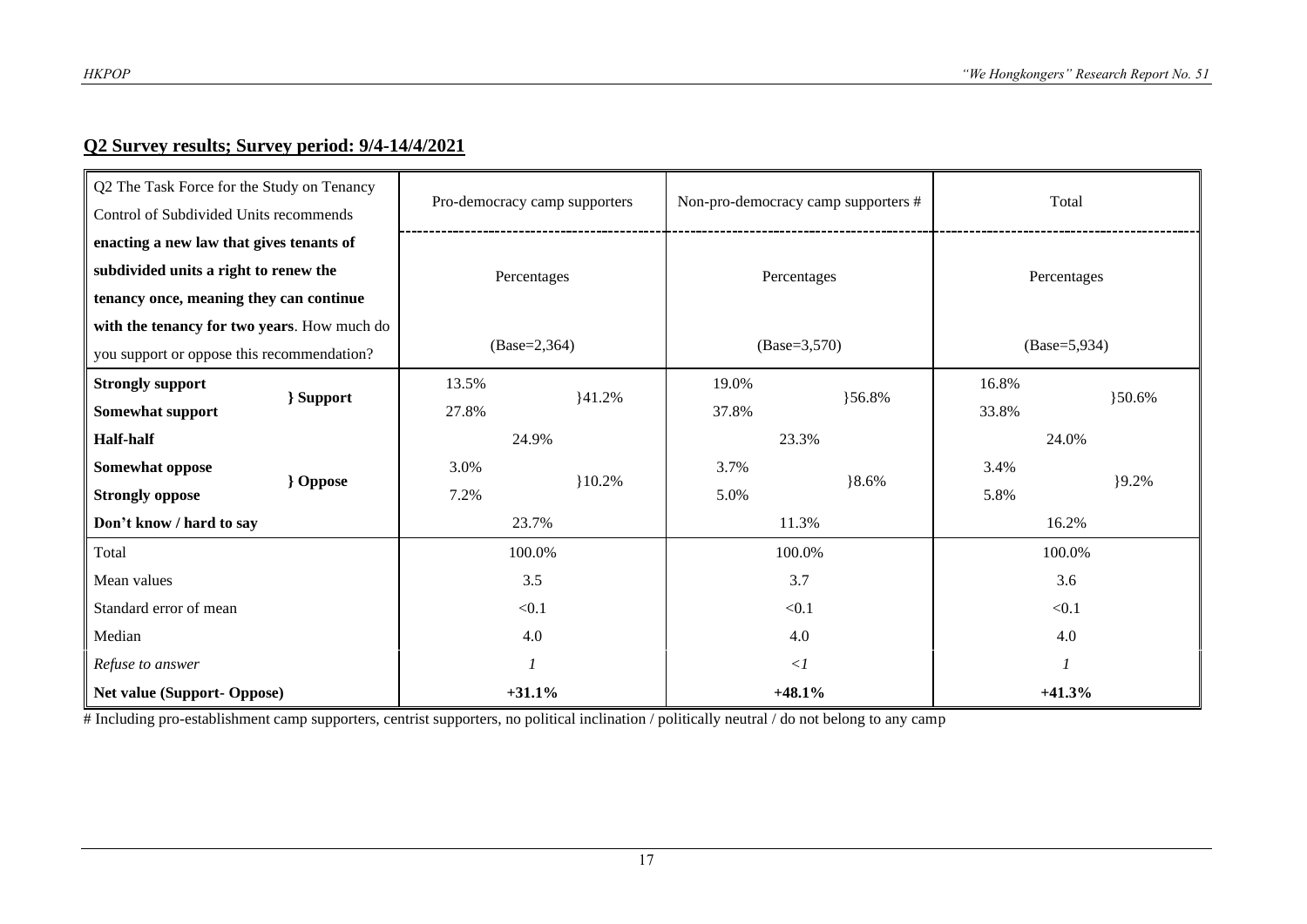### **Q3 Survey results; Survey period: 9/4-14/4/2021**

| Q3 The Task Force for the Study on           |                 |                               |          |        |                                     |                |          |  |
|----------------------------------------------|-----------------|-------------------------------|----------|--------|-------------------------------------|----------------|----------|--|
| <b>Tenancy Control of Subdivided Units</b>   |                 | Pro-democracy camp supporters |          |        | Non-pro-democracy camp supporters # | Total          |          |  |
| recommends enacting a new law that caps      |                 |                               |          |        |                                     |                |          |  |
| the rate of rent increase on tenancy renewal |                 |                               |          |        |                                     |                |          |  |
| to 15%, and also to the rate of increase of  |                 | Percentages                   |          |        | Percentages                         | Percentages    |          |  |
| the private domestic rental index. How       |                 |                               |          |        |                                     |                |          |  |
| much do you support or oppose this           |                 |                               |          |        |                                     |                |          |  |
| recommendation?                              |                 | $(Base=2,331)$                |          |        | $(Base=3,568)$                      | $(Base=5,898)$ |          |  |
| <b>Strongly support</b>                      | } Support       | 29.9%                         |          | 34.1%  | }75.3%                              | 32.4%          |          |  |
| Somewhat support                             |                 | 29.3%                         | }59.2%   | 41.2%  |                                     | 36.5%          | }68.9%   |  |
| <b>Half-half</b>                             |                 | 14.6%                         |          | 9.5%   |                                     | 11.5%          |          |  |
| Somewhat oppose                              | <b>}</b> Oppose | 6.5%                          |          | 4.5%   |                                     | 5.3%           |          |  |
| <b>Strongly oppose</b>                       |                 | 10.2%                         | $16.7\%$ | 4.1%   | $8.6\%$                             | 6.5%           | $11.8\%$ |  |
| Don't know / hard to say                     |                 | 9.5%                          |          | 6.7%   |                                     | 7.8%           |          |  |
| <b>Total</b>                                 |                 | 100.0%                        |          | 100.0% |                                     | 100.0%         |          |  |
| Mean values                                  |                 | 3.7                           |          |        | 4.0                                 | 3.9            |          |  |
| Standard error of mean                       |                 | < 0.1                         |          | < 0.1  |                                     | < 0.1          |          |  |
| Median                                       |                 | 4.0                           |          |        | 4.0                                 | 4.0            |          |  |
| Refuse to answer                             |                 | 34                            |          |        | 2                                   | 36             |          |  |
| Net value (Support-Oppose)                   |                 | $+42.5%$                      |          |        | $+66.7%$                            | $+57.2%$       |          |  |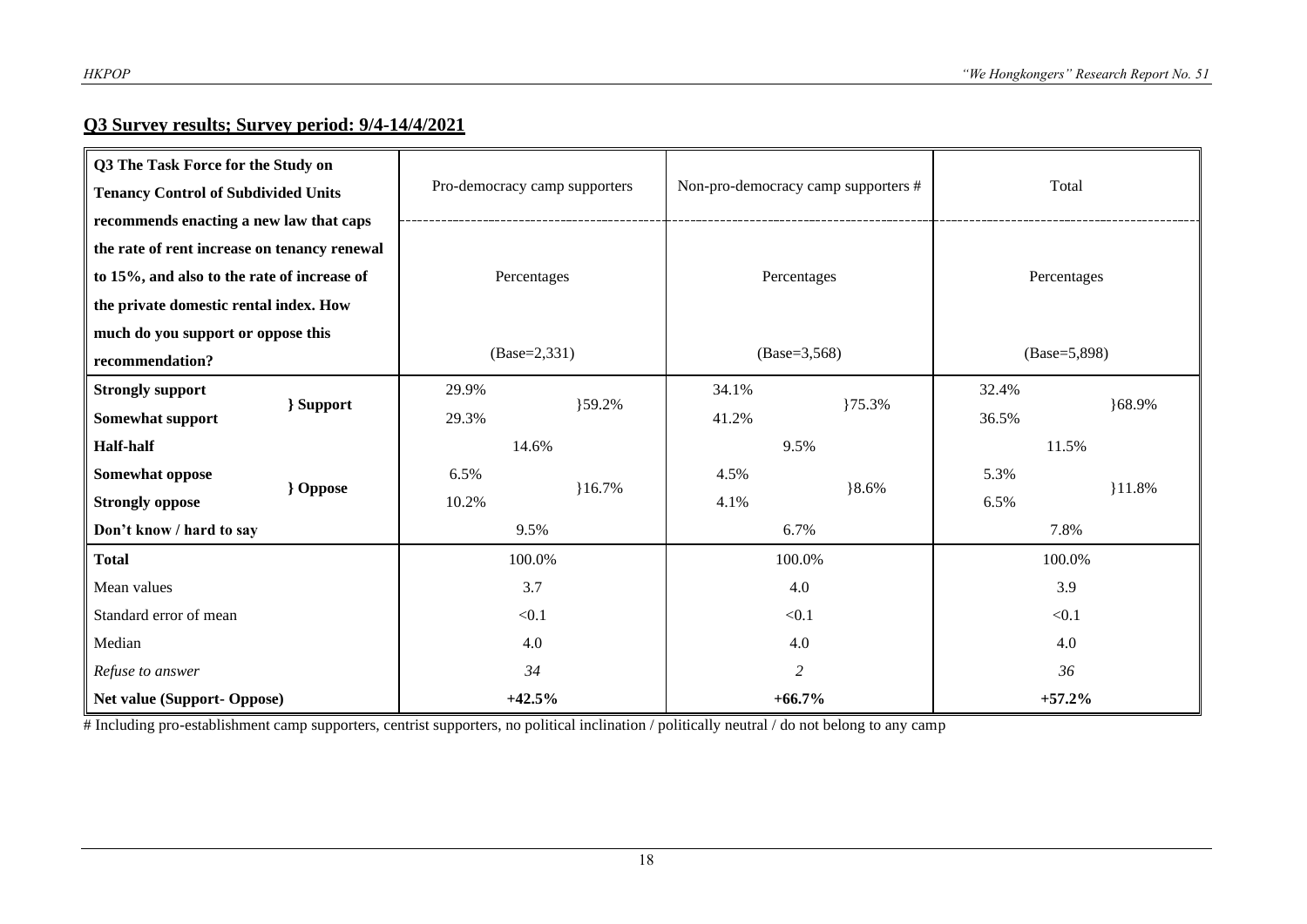#### **Appendix 4: Survey questionnaire (9/4-14/4/2021)**

## **HKPORI: We Hongkongers Survey**

Hong Kong Public Opinion Research Institute is politically neutral, we welcome different opinions. All personal data will be kept strictly confidential. You can fill in the questionnaire again at any time to express your latest views, and your last submission will be collated. For enquiries, please email us at panel@pori.hk .

Last updated: xxxx-xx-xx xx:xx

Tentative next update: xxxx-xx-xx

\*Required

#### **(Registered member) Panel ID: \***

(Please do not alter the pre-filled ID)

 $\mathcal{L}_\text{max}$  , where  $\mathcal{L}_\text{max}$ 

 $\mathcal{L}_\text{max}$  , where  $\mathcal{L}_\text{max}$ 

#### **(Registered member) Invitation token: \***

(Please do not alter the pre-filled token)

#### **(New member) Please first register as a HKPOP Panel member at**

#### **https://www.pori.hk/panel.html?lang=en \***

- $\bigcirc$  Already registered as a member earlier (Please go to the survey platform by clicking on the designated hyperlink sent to you by email)
- Have just registered as a member
- Not yet registered as a member, and will register after completing the survey (Please note: Your response will be removed if you have not yet successfully registered as a member at the time of data analysis)

#### **Eligibility Confirmation**

 $\mathcal{L}_\text{max}$ 

**(New member) Email used / will be used in registration: \***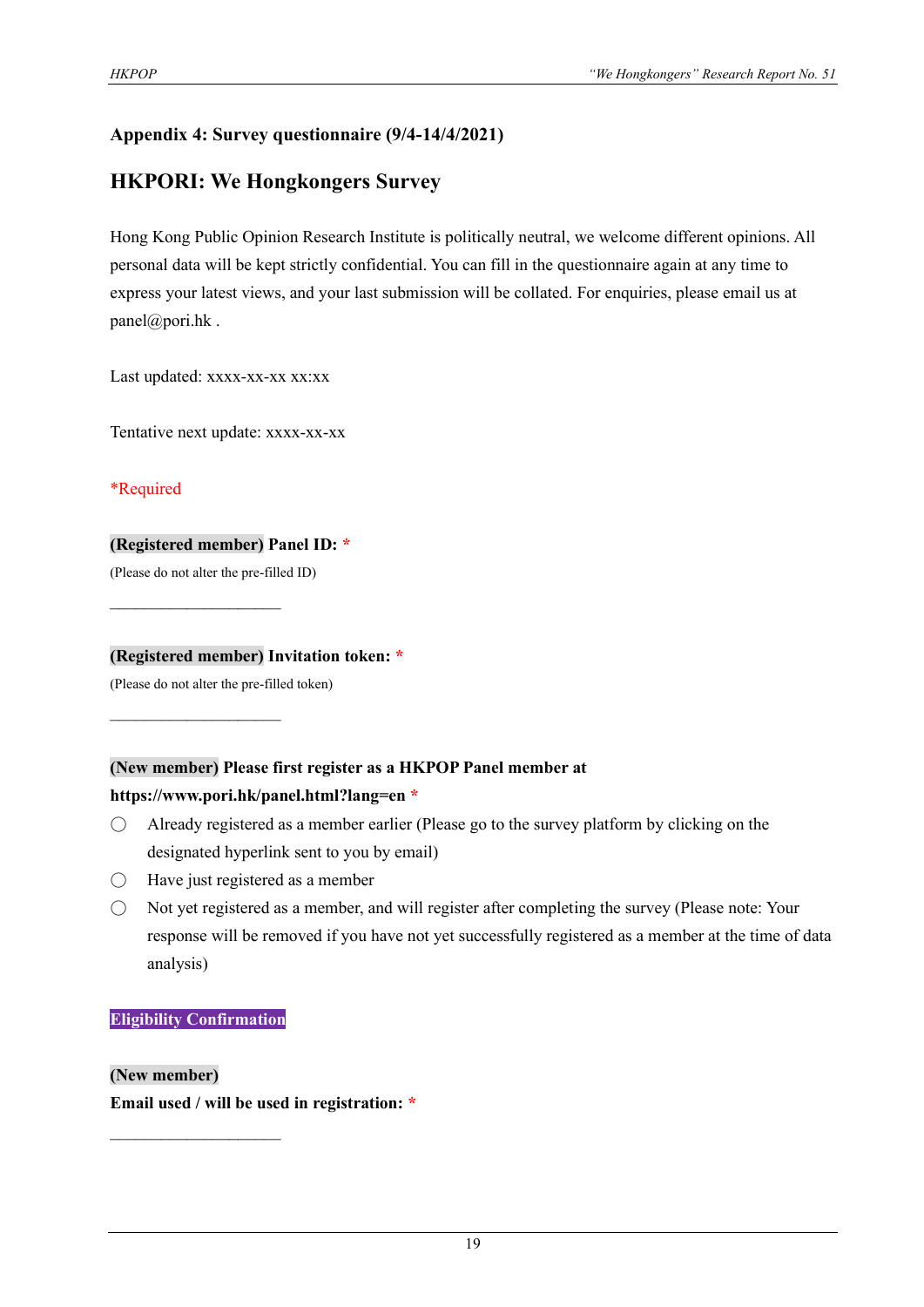#### **Are you a Hong Kong resident aged 12 or above? \***

- Yes
- No

#### **We Hongkongers**

#### **Are you a tenant or landlord of subdivided unit(s), or have you come into contact with such people?**

- $\bigcirc$  I am living in (or lived in) a subdivided unit
- $\bigcirc$  I am (or was) a landlord of subdivided unit(s)
- $\bigcirc$  I have come into contact with tenants or landlords of subdivided unit(s)
- None of the above
- Don't know / hard to say

**The Task Force for the Study on Tenancy Control of Subdivided Units recommends enacting a new law that gives tenants of subdivided units a right to renew the tenancy once, meaning they can continue with the tenancy for two years. How much do you support or oppose this recommendation?**

- $\bigcirc$  Strongly support
- Somewhat support
- Half-half
- Somewhat oppose
- Strongly oppose
- Don't know / hard to say

**The Task Force for the Study on Tenancy Control of Subdivided Units recommends enacting a new law that caps the rate of rent increase on tenancy renewal to 15%, and also to the rate of increase of the private domestic rental index. How much do you support or oppose this recommendation?**

- Strongly support
- Somewhat support
- Half-half
- Somewhat oppose
- $\bigcirc$  Strongly oppose
- Don't know / hard to say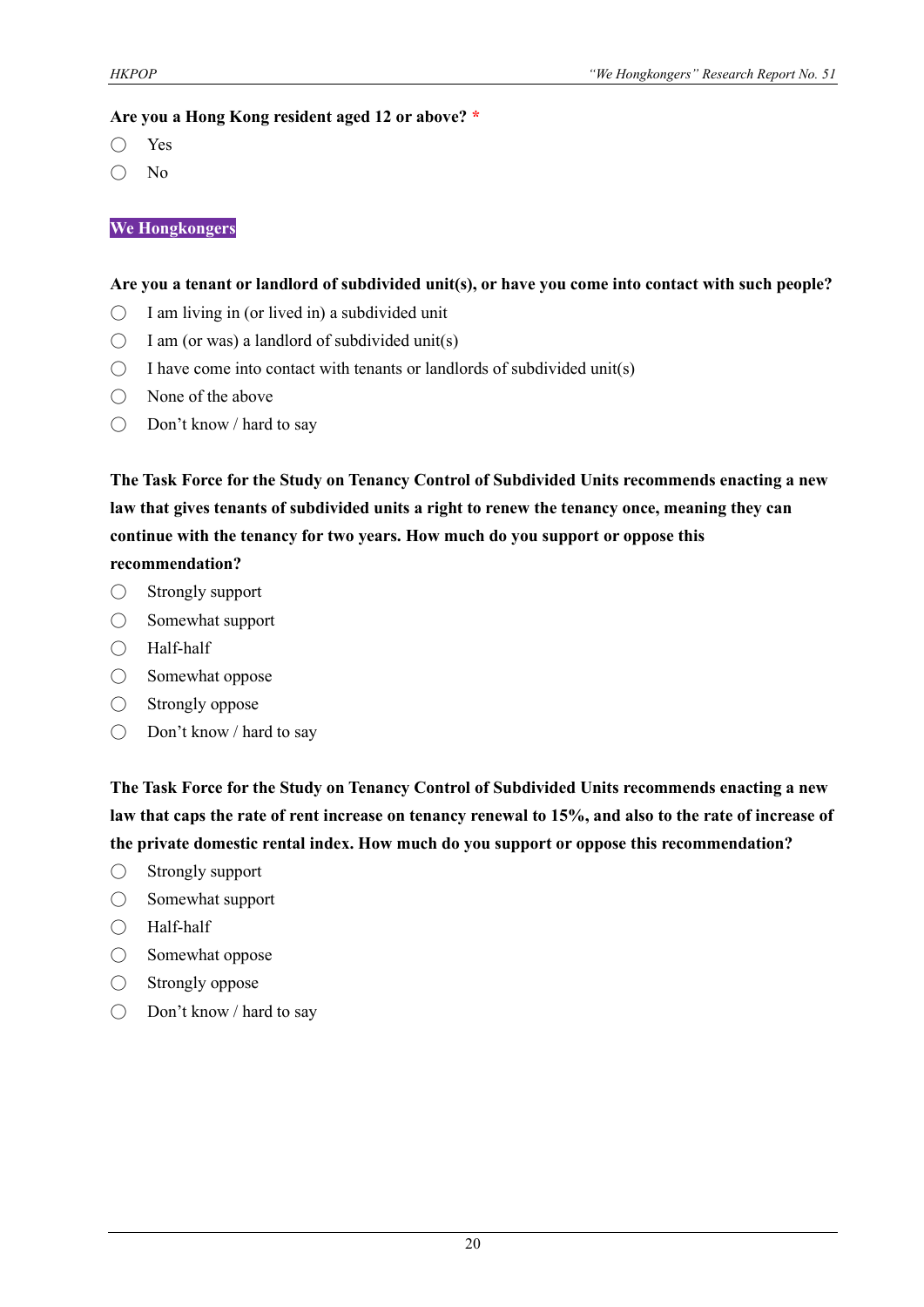#### **Community Health**

#### **How likely do you think it is that you will contract novel coronavirus pneumonia over the next one month?**

(Please select the closest answer. If you have another answer, please fill in the last item.)

- $\bigcirc$  0% chance (Certainly not)
- $\bigcirc$  0.001% chance (1 in 100,000)
- $\bigcirc$  0.01% chance (1 in 10,000)
- $\bigcirc$  0.1% chance (1 in 1,000)
- $\bigcirc$  1% chance (1 in 100)
- $\bigcirc$  5% chance (1 in 20)
- $\bigcirc$  10% chance (1 in 10)
- 15% chance
- 20% chance
- 25% chance
- 30% chance
- 35% chance
- 40% chance
- 45% chance
- 50% chance
- 60% chance
- 70% chance
- 80% chance
- 90% chance
- 100% chance (Certainly will)
- Don't know / hard to say
- $\bigcirc$  Other:

#### **Other Opinions**

#### **How satisfied or dissatisfied are you with the government's performance in handling novel coronavirus pneumonia?**

- Very much satisfied
- Somewhat satisfied
- Half-half
- Somewhat dissatisfied
- Very much dissatisfied
- Don't know / hard to say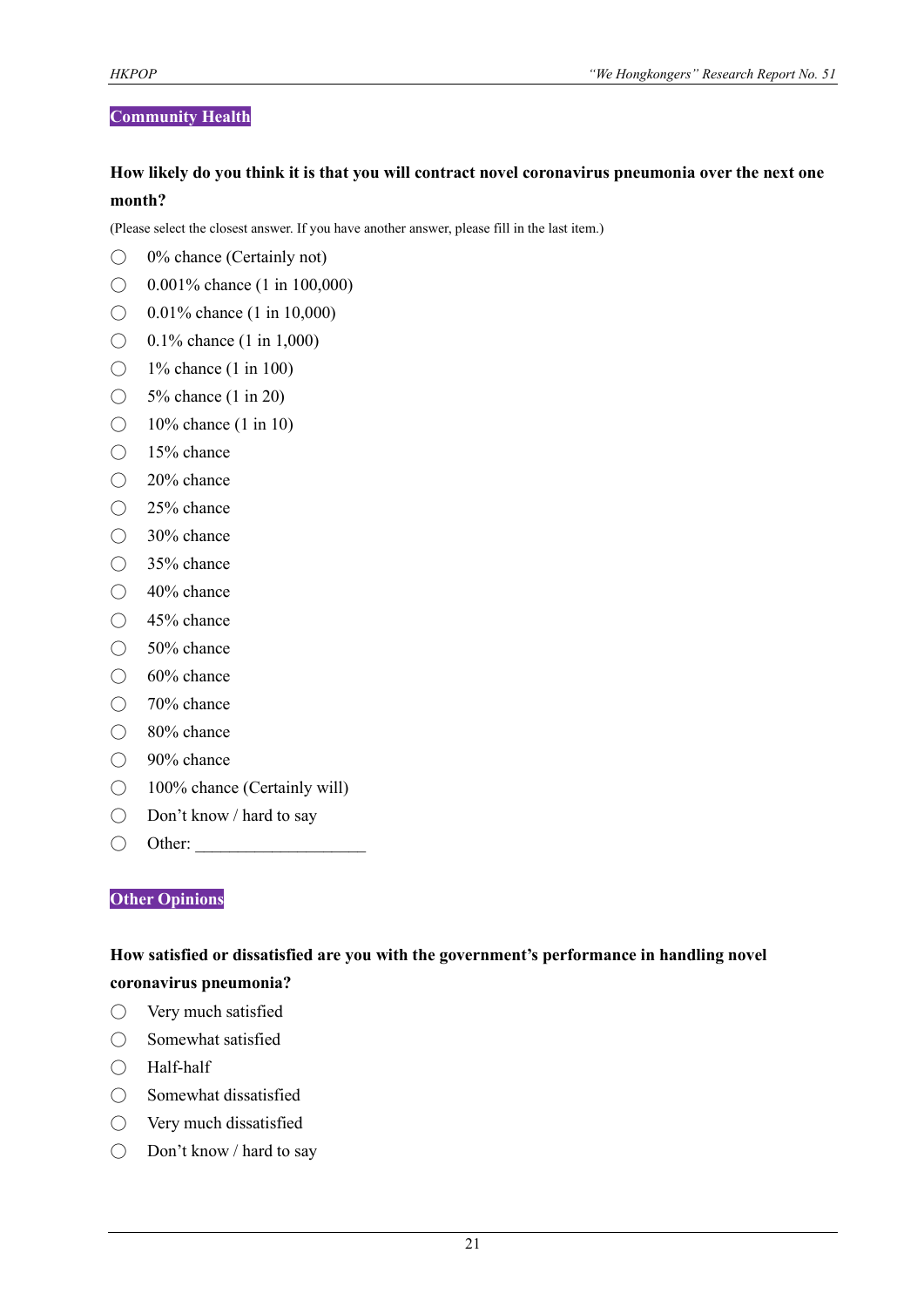**Please rate on a scale of 0 to 100 your extent of support to the Chief Executive Carrie Lam, with 0 indicating absolutely not supportive, 100 indicating absolutely supportive and 50 indicating halfhalf. How would you rate the Chief Executive Carrie Lam? [For weighting purposes]**

(To opt for "don't know / hard to say", please input 8888)

 $\mathcal{L}_\text{max}$  , where  $\mathcal{L}_\text{max}$ 

**Generally speaking, how satisfied or dissatisfied are you with the current political condition in Hong Kong?**

- Very much satisfied
- Somewhat satisfied
- Half-half
- Somewhat dissatisfied
- Very much dissatisfied
- Don't know / hard to say

#### **Generally speaking, how satisfied or dissatisfied are you with the current economic condition in Hong Kong?**

- Very much satisfied
- Somewhat satisfied
- Half-half
- $\bigcirc$  Somewhat dissatisfied
- Very much dissatisfied
- $\bigcirc$  Don't know / hard to say

#### **Generally speaking, how satisfied or dissatisfied are you with the current livelihood condition in Hong Kong?**

- Very much satisfied
- Somewhat satisfied
- Half-half
- Somewhat dissatisfied
- Very much dissatisfied
- Don't know / hard to say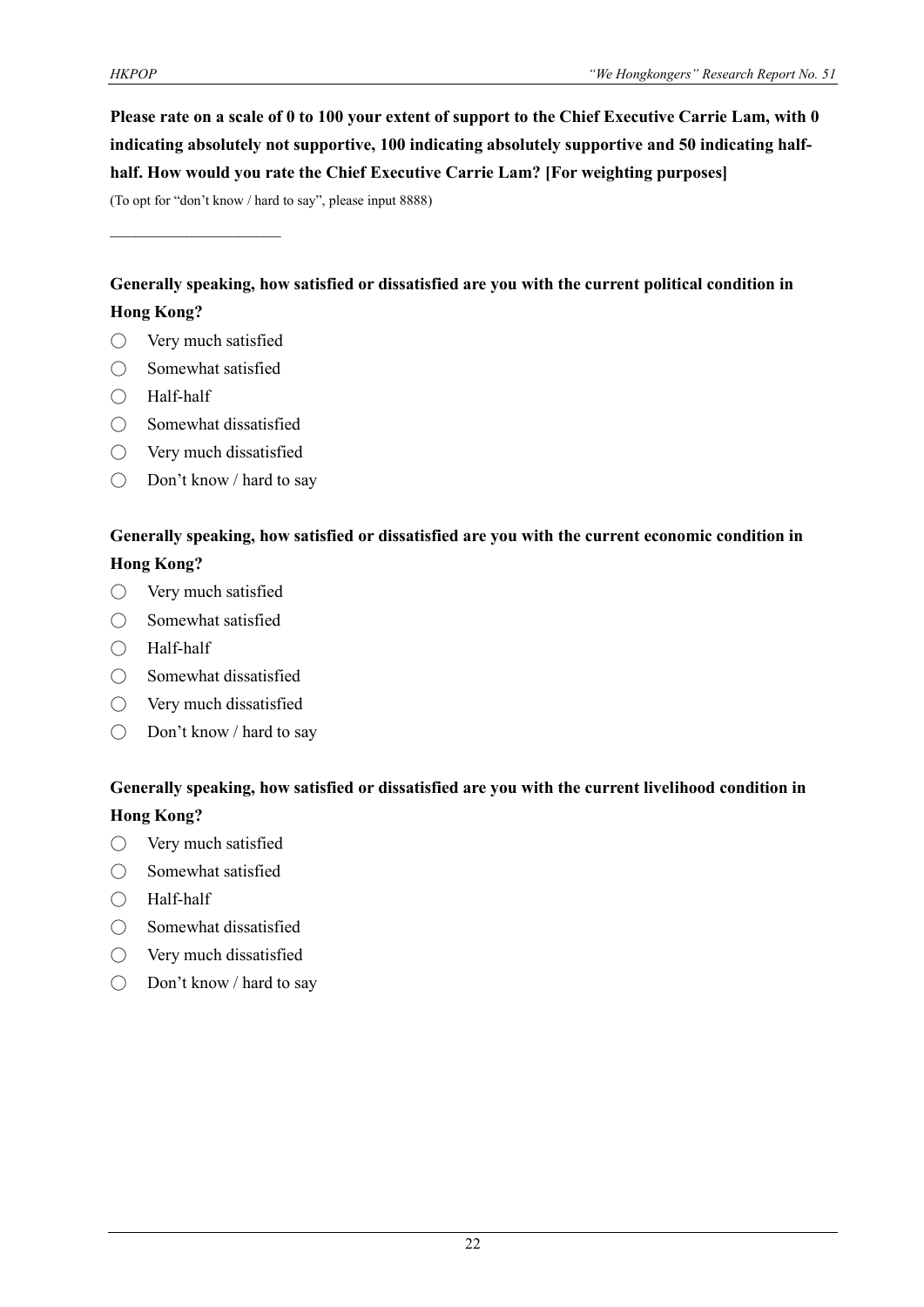#### **Other Opinions**

#### **Do you have any survey question to suggest for our surveys?**

(If you do not have any suggestion, please leave this space blank.)

#### **Do you have any needs which you want us to forward to your District Councillor or other persons you name here? (Please write down your contacts)**

 $\mathcal{L}_\text{max}$  and  $\mathcal{L}_\text{max}$  and  $\mathcal{L}_\text{max}$  and  $\mathcal{L}_\text{max}$  and  $\mathcal{L}_\text{max}$  and  $\mathcal{L}_\text{max}$ 

 $\mathcal{L}_\mathcal{L} = \{ \mathcal{L}_\mathcal{L} = \{ \mathcal{L}_\mathcal{L} = \{ \mathcal{L}_\mathcal{L} = \{ \mathcal{L}_\mathcal{L} = \{ \mathcal{L}_\mathcal{L} = \{ \mathcal{L}_\mathcal{L} = \{ \mathcal{L}_\mathcal{L} = \{ \mathcal{L}_\mathcal{L} = \{ \mathcal{L}_\mathcal{L} = \{ \mathcal{L}_\mathcal{L} = \{ \mathcal{L}_\mathcal{L} = \{ \mathcal{L}_\mathcal{L} = \{ \mathcal{L}_\mathcal{L} = \{ \mathcal{L}_\mathcal{$ 

(The request you make here is not part of our study, we simply want to bridge people who need help with people who can help.)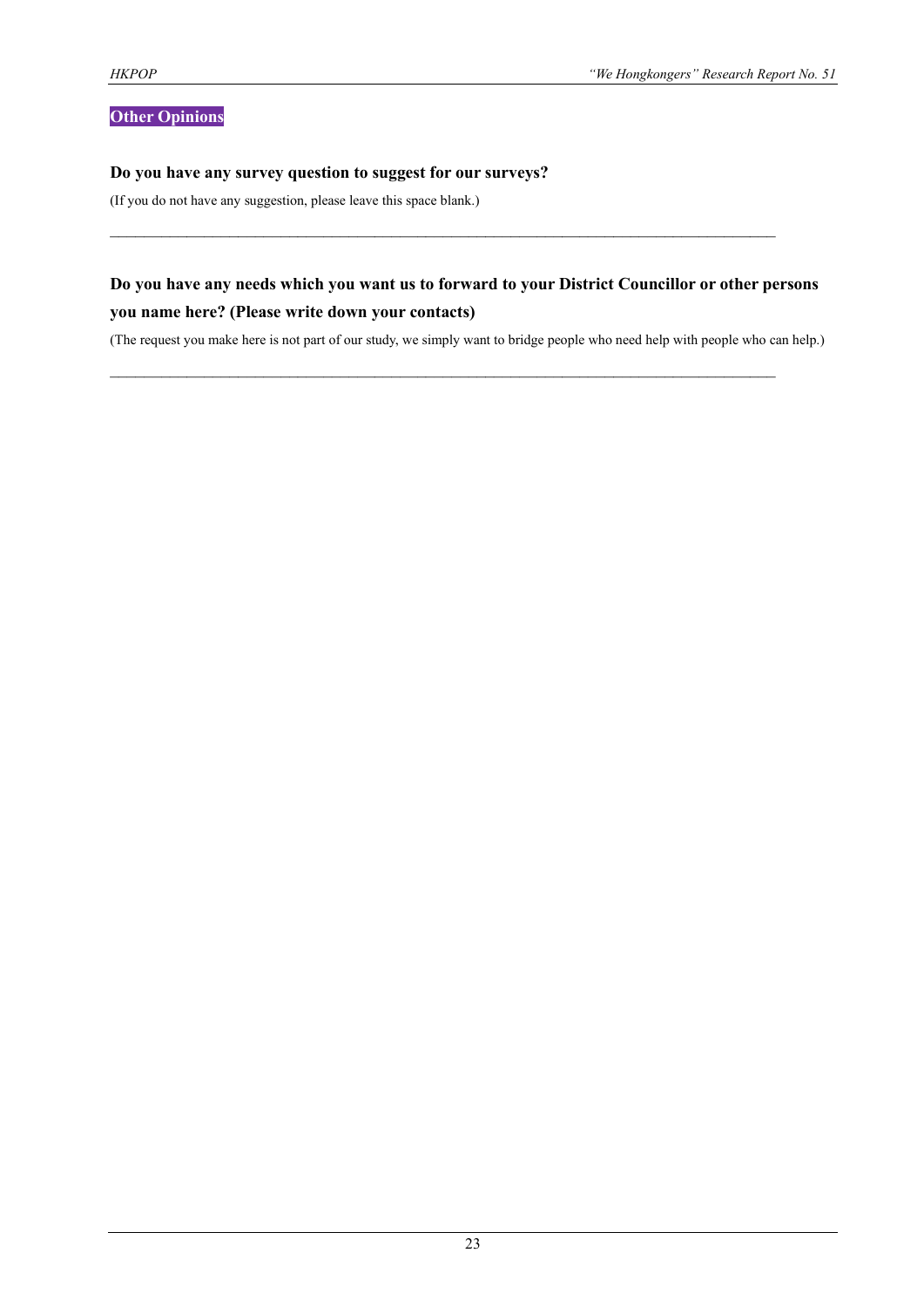#### **Personal Information (Registered member)**

**The following section is about personal information, including: gender, age, educational attainment, occupation, political inclination, area of residence, voting behaviour in the 2019 District Council Election. If you have already provided relevant information in the previous PopPanel survey series and have nothing to add or update, you may skip these questions. We will use the past data you provided in this survey series for analysis.**

- $\bigcirc$  I have already provided my personal information, and has nothing to add or update (skip questions on personal information)
- Provide / update personal information now

#### **Personal Information**

#### **Gender**

- Male
- Female
- Other

#### **Age**

#### **Age range**

(If prefer not to provide exact age)

 $\mathcal{L}_\text{max}$ 

- $O$  12 14
- $O$  15 17
- $\bigcirc$  18 19
- $\bigcirc$  20 24
- $\bigcirc$  25 29
- $\bigcirc$  30 34
- $\bigcirc$  35 39
- $\bigcirc$  40 44
- $\bigcirc$  45 49
- $\bigcirc$  50 54
- $\bigcirc$  55 59
- $\bigcirc$  60 64
- $\bigcirc$  65 69
- 70 or above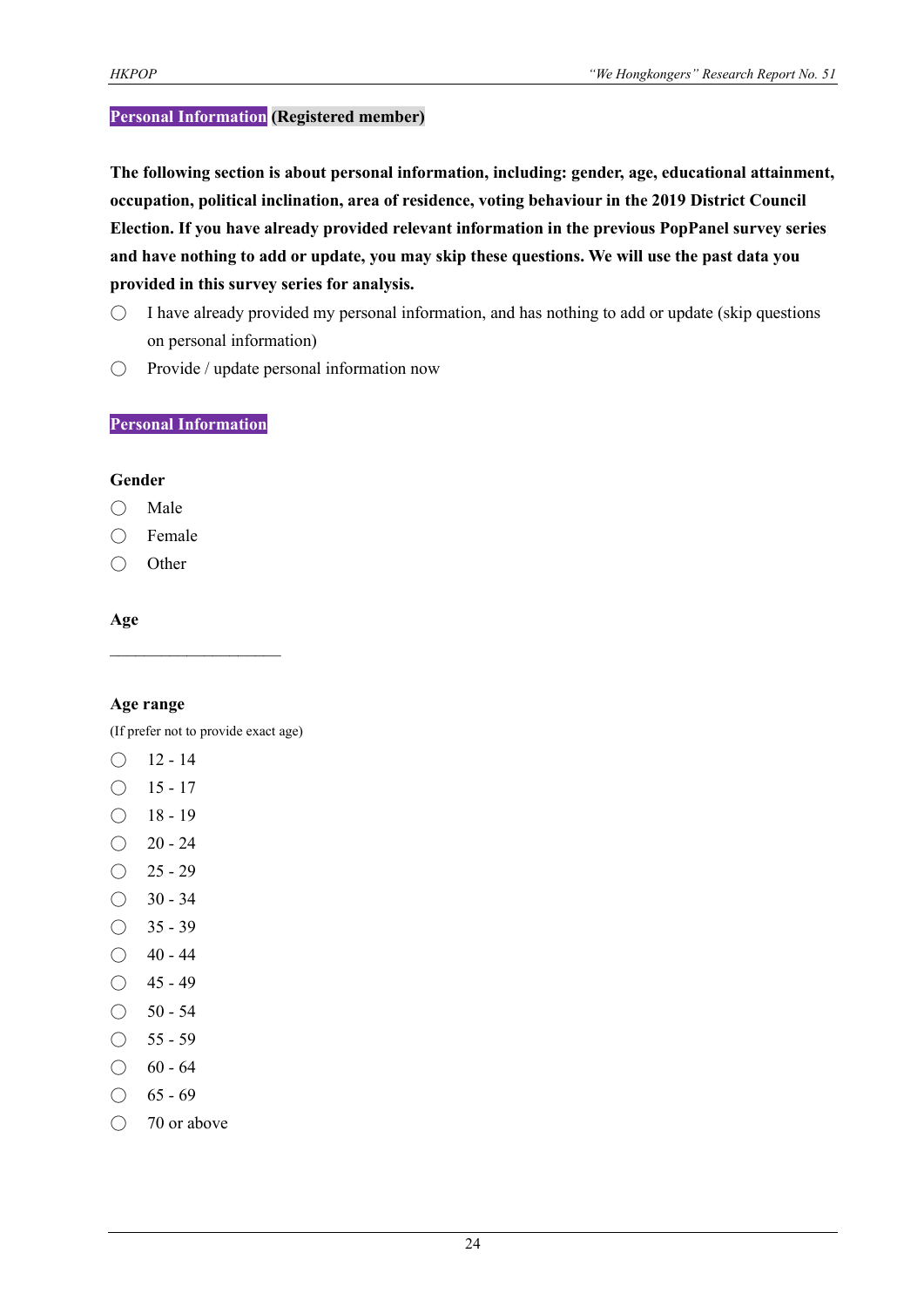#### **Educational attainment**

(The highest level attended, regardless of whether you have completed the course, including what you are attending)

- Primary or below
- Lower secondary (Secondary 1 to 3)
- $\bigcirc$  Upper secondary (Secondary 4 to 7 / DSE / Yi Jin)
- Tertiary: non-degree course (including diploma / certificate / sub-degree course)
- Tertiary: bachelor degree course
- Tertiary: postgraduate school or above

#### **Occupation**

(Owner / self-employed / freelance / part time / civil servant are not valid answers, please answer according to the job nature or content)

- Administrator and professional
- Clerical and service worker
- Production worker
- Student
- Home-maker / housewife
- Retired person
- Unemployed / between jobs / other non-employed
- $\bigcirc$  Other:

#### **Which of the following best describes your political inclination?**

- Localist
- Pro-democracy camp
- Centrist
- Pro-establishment camp
- $\bigcirc$  No political inclination / politically neutral / do not belong to any camp
- Don't know / hard to say
- $\bigcirc$  Other: